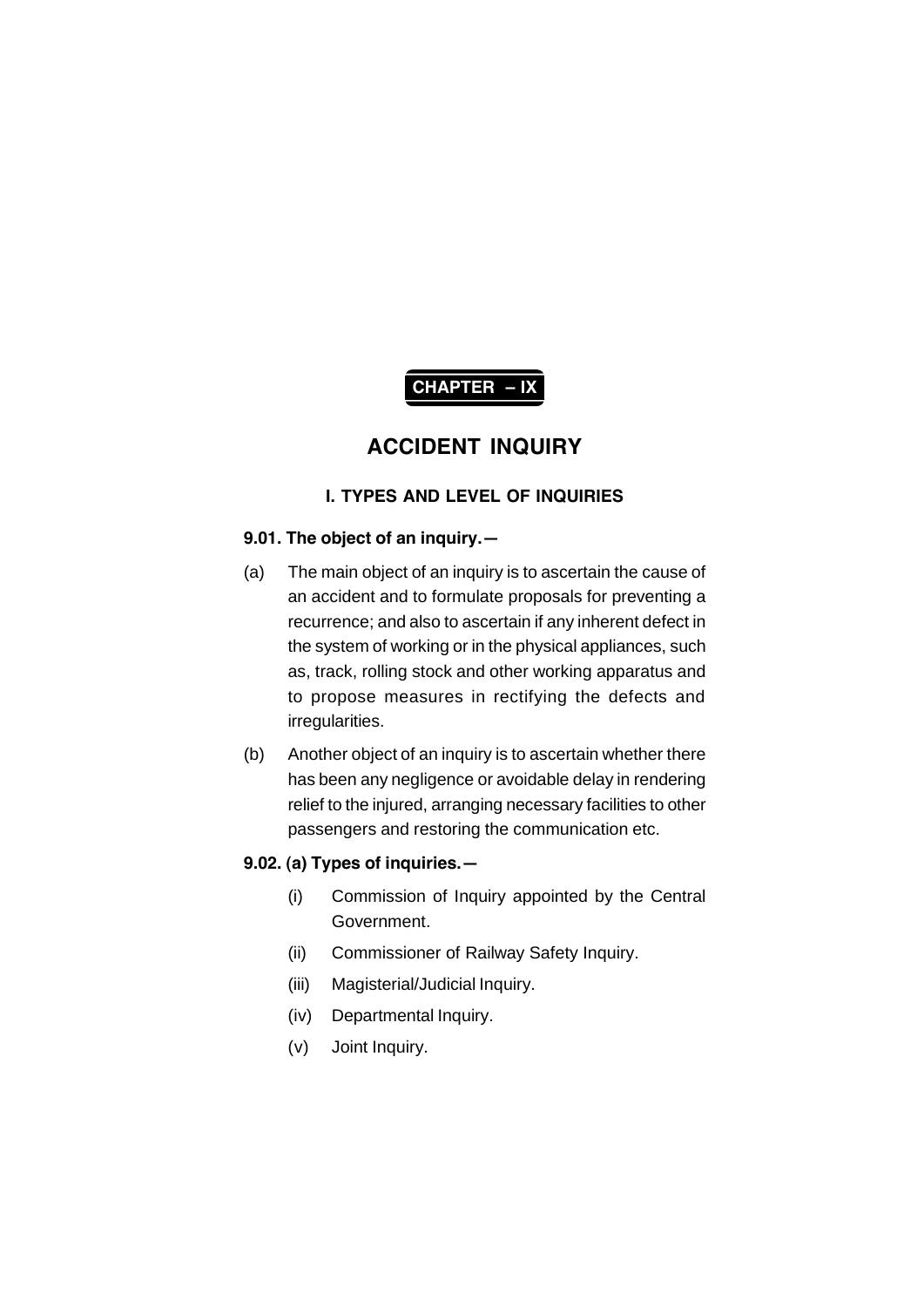# **(b) Level of Enquiry :-**

- (i) All serious accident shall be inquired into by the Commissioner of Railway Safety or Chief Commissioner of Railway Safety.
- (ii) In case Commissioner of Railway Safety or Chief Commissioner of Railway Safety is not in a position to inquire into serious accident case, the Inquiry should be done by JA Grade Officers formed in consultation with CRS/CCRS with DRM as the accepting authority subject to the review by CSO.
- (iii) All cases of collisions falling under A-1 to A-4 categories shall be inquired into by Committee of SAG Officers with General Manager as accepting authority unless the same is being inquired into by CRS or CCRS.
- (iv) All other consequential train accidents except Unmanned Level Crossing accidents shall be inquired into by a Committee of JA grade Officers and in its absence by Branch Officers. DRM shall be the accepting authority for these inquiries subject to review by CSO.
- (v) Consequential Unmanned Level Crossing accidents and all other train accidents shall be inquired into by a Committee of Senior Scale or Junior Scale Officers as decided by respective DRMs with DRM as accepting authority.
- (vi) All yard accidents shall be inquired into by a Committee of Senior Supervisors with Sr.DSO/ DSO as accepeting authority...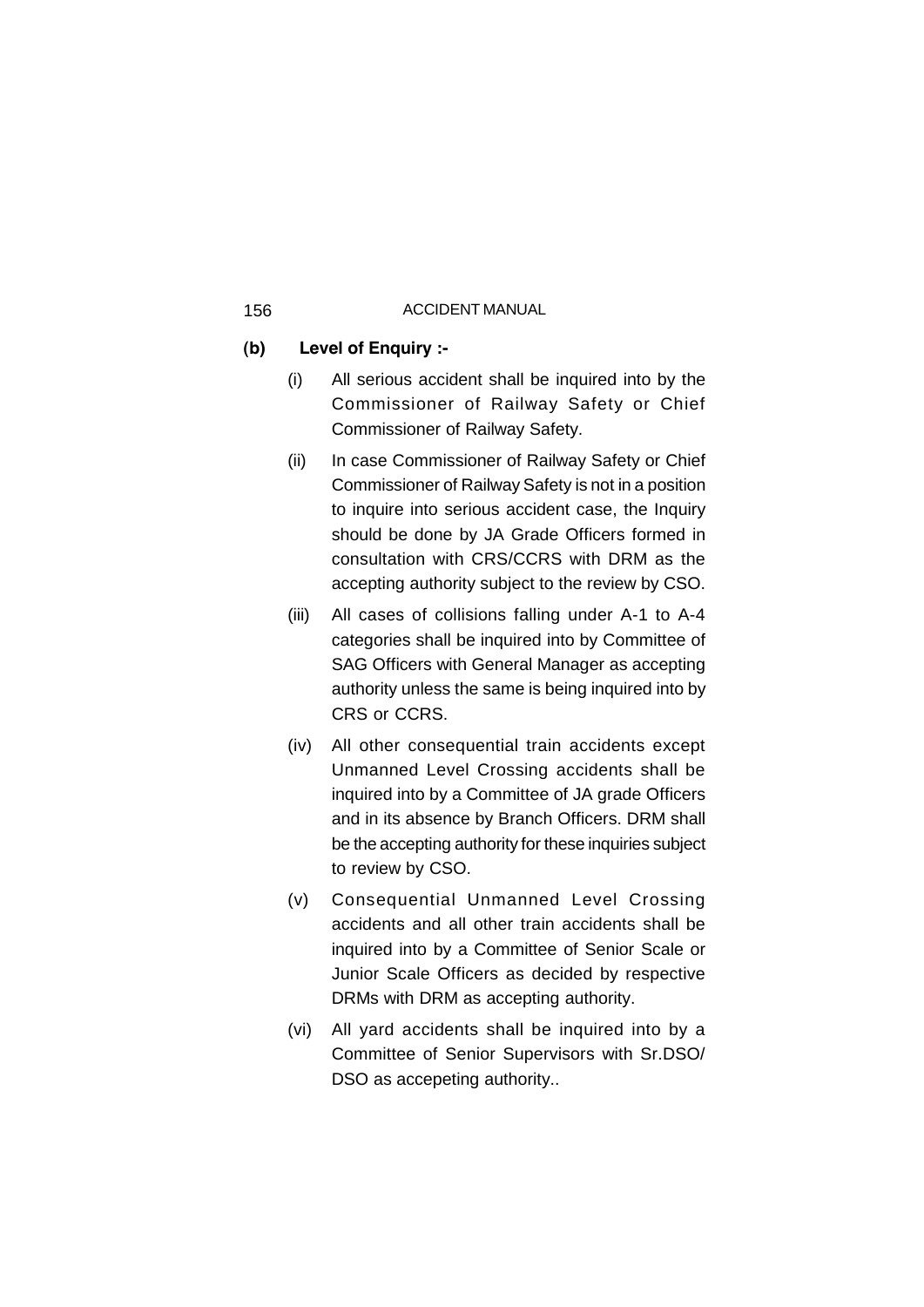- (vii) The cases of Signal Passing At Danger shall be enquired by a JA grade Committee of Officers at divisional level with Sr. DSO/DSO as one of the members. All other cases of indicative accidents shall be inquired into by a Committee of Senior or Junior Scale Officers with DRM as the accepting authority.
- (viii) General Manager or DRM can have the inquiry conducted by a Committee of higher level of officers than the above mentioned levels depending upon the seriousness of accident.
- (ix) All cases of Equipment Failure shall be inquired into by Senior Supervisors/ Supervisors of respective departments.
- (x) All inquiries will be ordered by the concerned DRM except for inquiries into collisions as per item (iii) as above wherein General Manager will order the inquiries.
- (xi) In case of an inquiry by a committee into a fire accident in Railway Premises or in a train leading to damage to Railway property and/or booked consignments, a nominated representative of the Railway Protection Force should also be included as a member of the Committee.

# **9.03. Commission of Inquiry appointed by Central Govt.—**

The Central Government may order a Commission of Inquiry to inquire into very serious accidents under Commissions of Inquiry Act, 1952 (60 of 1952).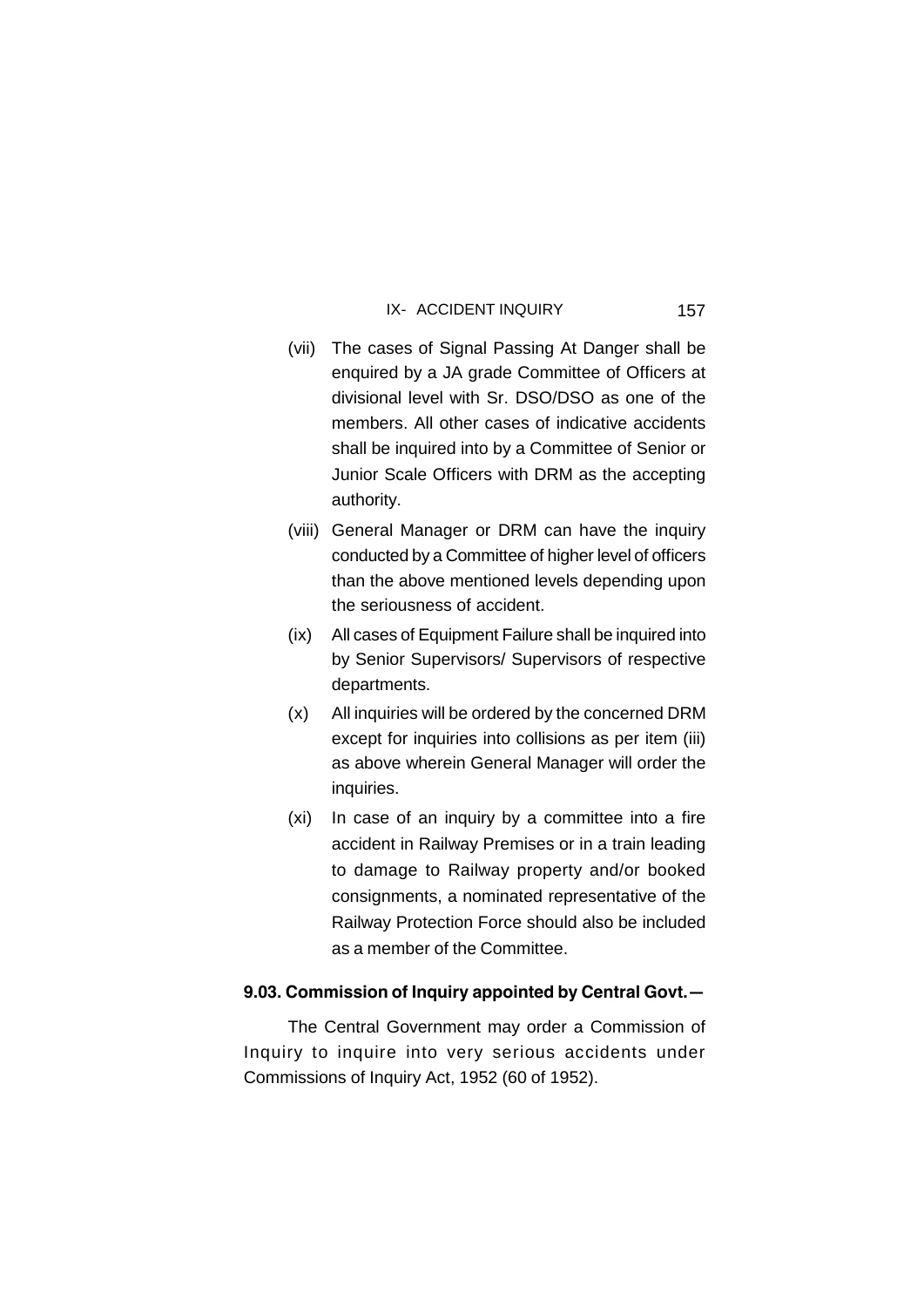# **9.04. Commissioner of Railway Safety Inquiry —**

- (a) Where the Commissioner of Railway Safety receives notice under section 113 of the Indian Railways Act (1989), of the occurrence of an accident which he considers of a sufficiently serious nature to justify such a course, he shall, as soon as may be, notify the Chief Commissioner of Railway Safety, the Railway Board and the Head of the Railway Administration concerned of his intention to hold an inquiry and shall, at the same time, fix and communicate the date, time and place for the inquiry. For further clarification, the rules contained in Part-III of this chapter and instructions issued from time to time in this regard should be referred.
- (b) The Divisional Railway Manager of the Division concerned, on being advised by the Chief Safety Officer's office about the date, time and place of the CRS's inquiry, will specially arrange to intimate the concerned Civil and Police officials in this regard. He will also make all suitable arrangements for holding such inquiry as well as for attendance of all witnesses and submission of relevant documents (Appendix-4) at the inquiry.The guideline contained in Part-III of this chapter may be referred in this connection.
- (c) The General Manager will arrange to depute an Administrative Officer of any of the concerning department to be present at the inquiry of Commissioner of Railway Safety. Senior officers concerned of the division should also be present at the inquiry. The presence of these officers is intended to assist the Commissioner of Railway Safety in the course of the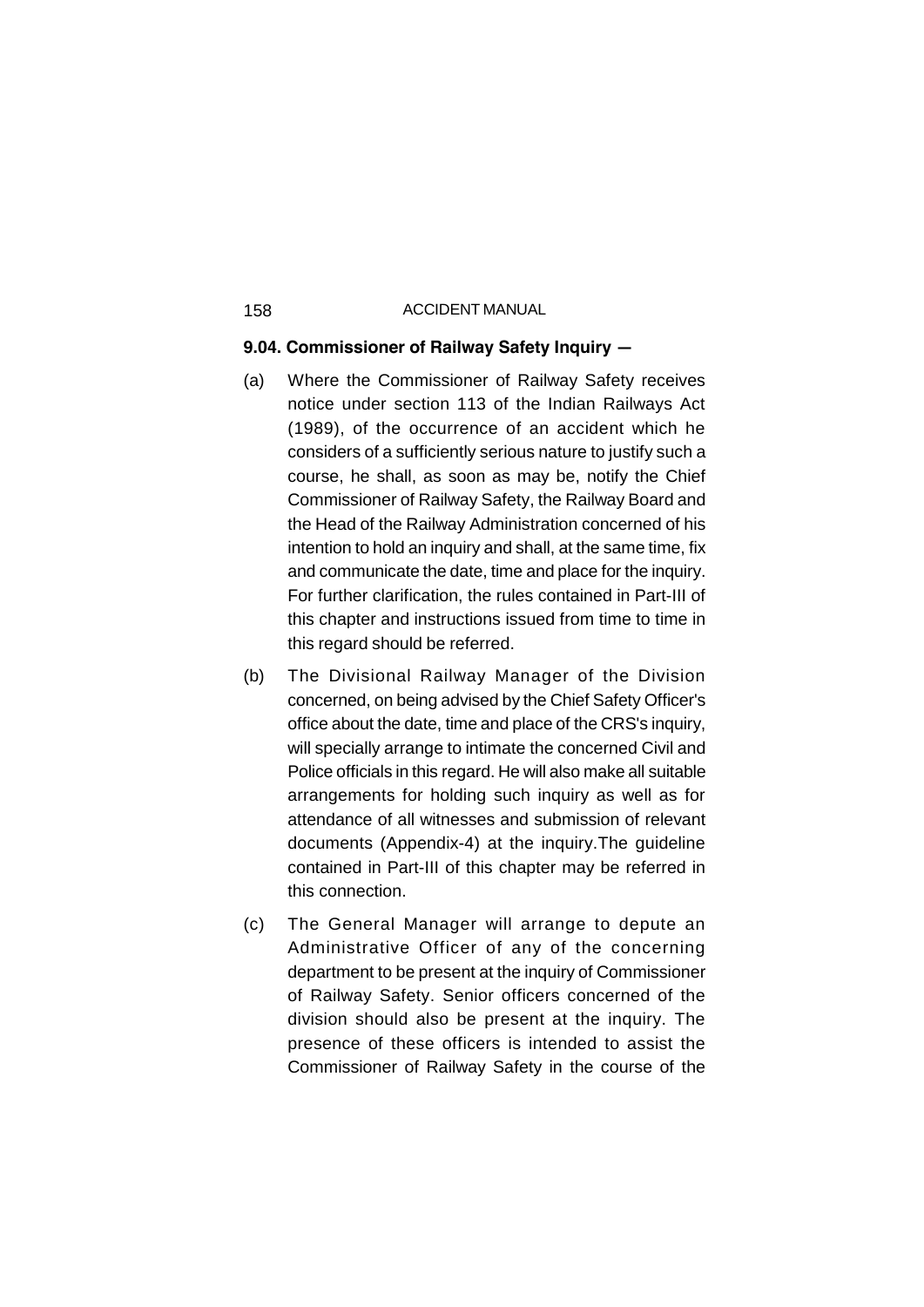inquiry by producing upto date rules and instructions, as also to explain the procedure in vogue on the division/ Railway. However, they may not be present in the inquiry room unless desired by the CRS.

- (d) If, for any reason, the Commissioner of Railway Safety is unable to hold the inquiry at an early date after the occurrence of such an accident, he may also ask the Head of the Railway Administration concerned to hold a joint enquiry and submit to him the proceedings of the inquiry.
- (e) Rules contained in para 11 and para 12 of appendix -3 of the manual and instructions issued from time to time in regard to the action to be taken by the Railway Administration on receipt of the inquiry report of Commissioner of Railway Safety, should be followed.

### **9.05. Magisterial Inquiry**

Whenever an accident, such as is described in section 113 of the Act, has occurred in the course of working of a railway, the District Magistrate or any other Magistrate who may be appointed in this behalf by the State Government, may either-

- (a) himself make an inquiry into the causes which led to the accident; or
- (b) depute a subordinate Magistrate, who if possible, should be a Magistrate of the first class, to make such an inquiry; or
- (c) direct investigation into the causes which led to the accident, to be made by the police.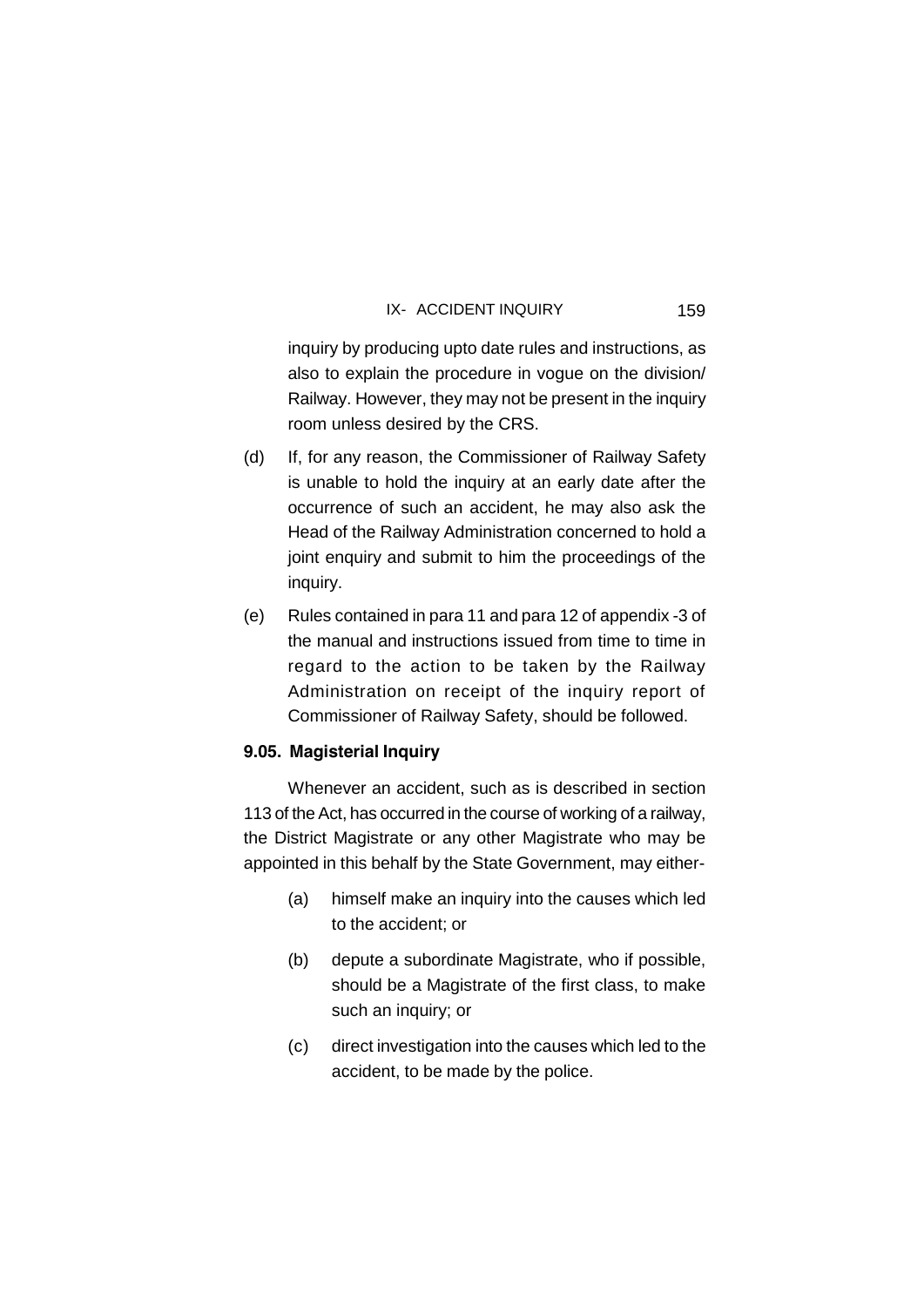Provided that where, having regard to the nature of the accident, the Central Government has appointed a Commission of Inquiry into it under the Commission of Inquiry Act, 1952 (60 of 1952), or has appointed any other authority to inquire into it and for that purpose has made all or any of the provisions of the said Act applicable to that authority, a Magistrate or a police officer shall not make his inquiry or investigation under this rule and, where he has already commenced the inquiry or investigation, shall not proceed further with it; and such Magistrate or police officer shall hand over the evidence, records or other documents in his possession relating to the inquiry or investigation to such authority as may be specified by the Central Government in this behalf.

# **9.06. Judicial Inquiry**-

A magistrate, making an inquiry under rule 17 of Appendix-3, may summon any railway servant, and any other persons whose presence he may think necessary, and after taking the evidence and completing the inquiry shall, if he considers that there are sufficient grounds for holding a judicial inquiry, take the requisite steps for bringing to trial any person whom he may consider to be criminally liable for the accident.

### **9.07. Departmental Inquiry :**

If any department of the railway administration concerned accepts the responsibility of the accident, it shall be the duty of the Head of the department responsible for the accident to make an inquiry called 'Departmental Enquiry' as he may consider necessary. If his staff or the system of working is at fault, he shall adopt or suggest such measures as he may consider necessary for preventing a recurrence of similar accidents.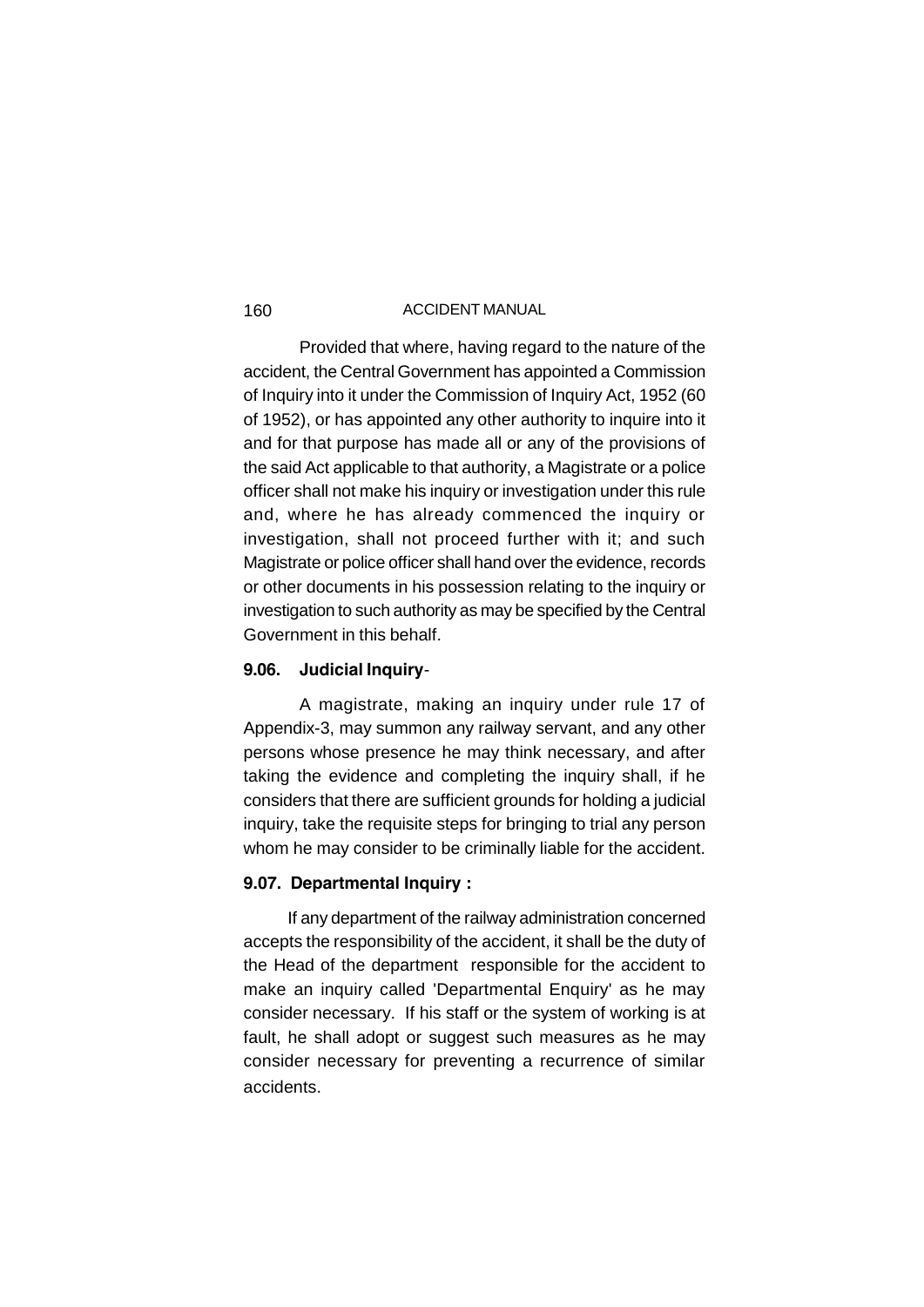### **II. JOINT INQUIRY**

# **9.08. Types of Joint Inquiries —**

- (a) Joint inquiry may be of the following types :
	- i) Senior Administrative Officers' Inquiry,
	- ii) Junior Administrative Officers' Inquiry ;
	- iii) Senior Scale Officers' Inquiry ;
	- iv) Junior scale Officers' Inquiry ;
	- v) Senior Subordinates Inquiry ;
- (b) In any of the above mentioned joint inquiry, the representatives of Traffic, Mechanical and Civil Engineering should normally be the member of the inquiry Committee except otherwise directed, in case of train accidents. If the Signal and Telecommunication, Electrical and/or any other department is involved in an accident their representative should also be associated as members. If Sr. DSO is in inquiry committee, another official from concerned department to which Sr. DSO belongs is not necessary.
- (c) In case of joint inquiries by the Senior subordinates or by the Divisional Officers, the Divisional Railway Manager /ADRM will arrange to nominate the members of the inquiry committee and convey to all concerned the date, time, and place of the inquiry in to the accident.
- (d) In the cases of joint inquiries by the administrative officers of Headquarters, the General Manager or his authorised representative will nominate the members of the inquiry committee. However, the Chief Safety Officer will arrange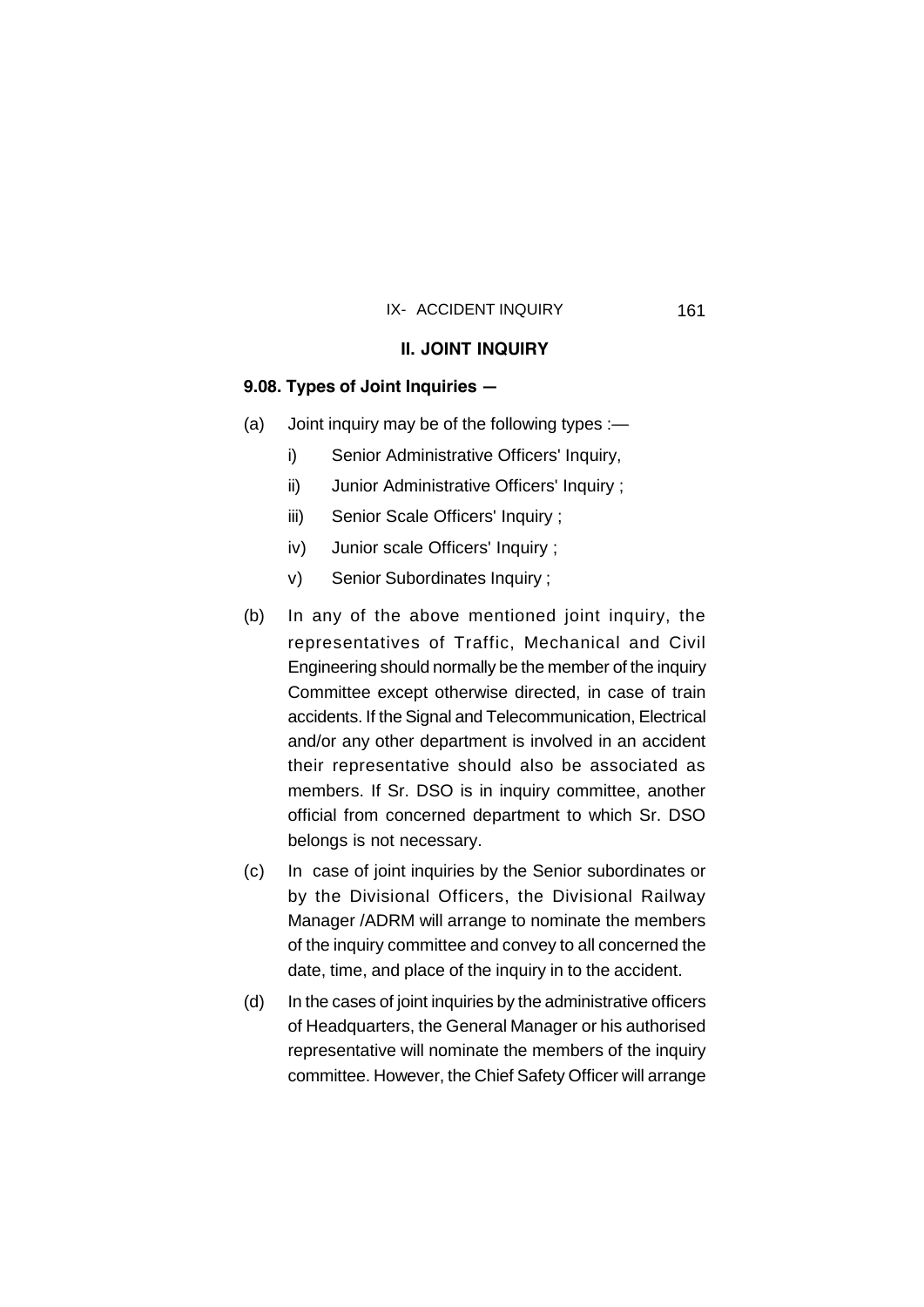to process the case and convey the date, time and place etc., of the inquiry to all concerned.

- (e) All the concerned officials as mentioned in sub-para(c) and (d) above shall be inclusive of the following officers, in addition to those who are to attend the committee and arrange the presence of witnesses, in the cases specified in para 9.10(a).
	- i) D.C., D.M, S.D.O as the case may be in whose jurisdiction the accident occurred, or such other officer as the Local Government may appoint in this behalf.
	- ii) OC/GRP and OC/Local Police concerned.
	- iii) CRS-S.E. Circle.
	- iv) COM, CME, CEE, CSTE, PCE AND CCM.
- (f) The date and time at which the joint inquiry will commence shall be fixed so as to give sufficient time for all concerned officials to reach the place of inquiry with all necessary documents. However, the date fixed shall not be later than the targets for commencement of inquiry fixed in para 9.19 and 9.20 of this manual unless otherwise directed by the competent authority.
- (g) No officer or subordinate official whose evidence is required to be deposed before the Inquiry Committe, should be nominated as a member of that committee except in real emergencies. This exception should be allowed only under the orders of Divisional Railway Manager who before permitting the deviation should satisfy himself that it is neither possible to find another official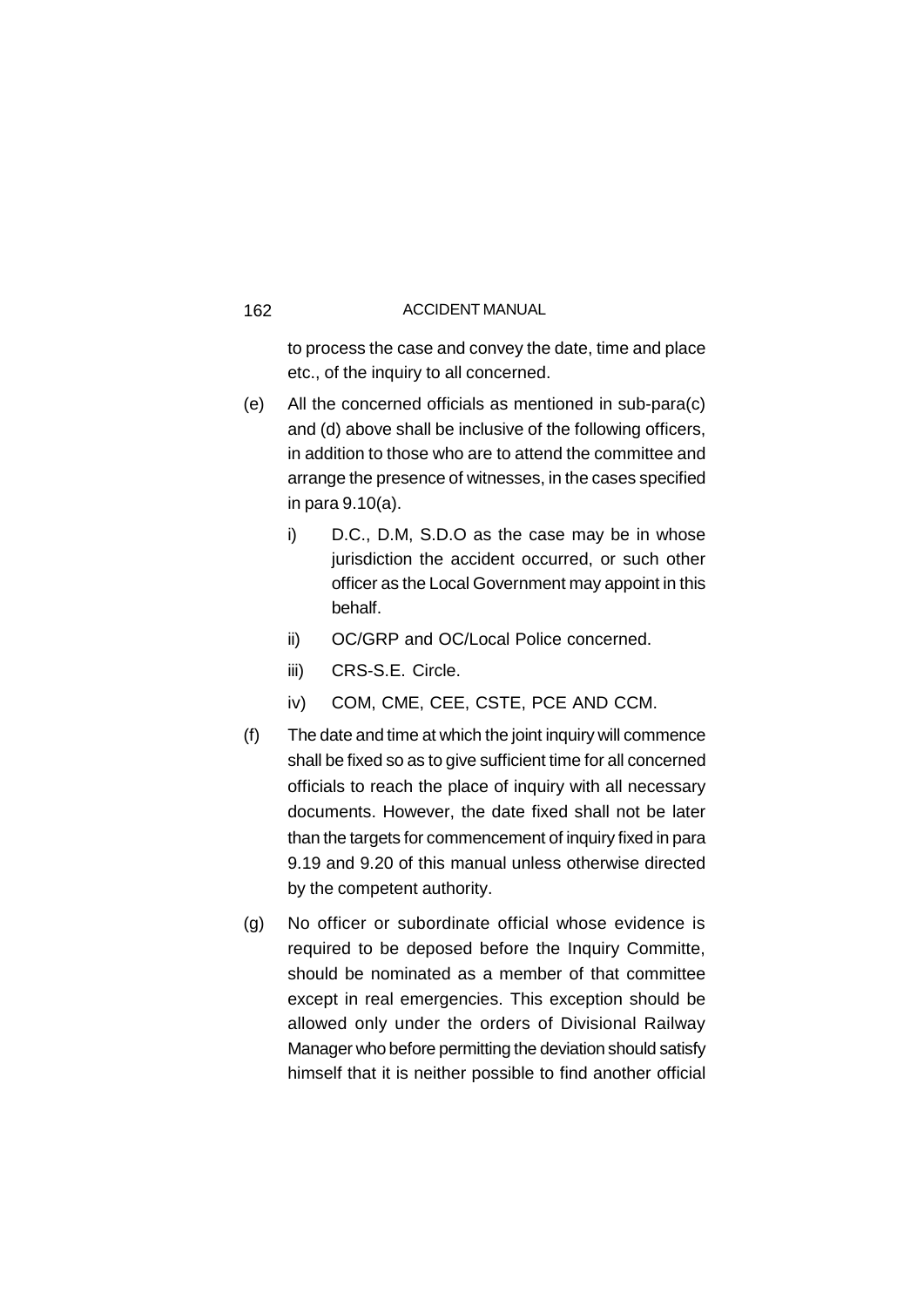who could be nominated as member of the committee. nor would it be desirable to nominate a lower class official. In such cases, the evidence of the official who is a member of the committee should be recorded before the evidence of any other witness is taken.

- (h) The seniormost officer or subordinate being a member of the Inquiry Committee shall be the President of the committee. He shall be primarily responsible for conducting the inquiry, coordinating the evidence and for ensuring the correctness of the proceedings and findings.
- (i) When a date is fixed for joint inquiry, the officer or Senior subordinate concerned must take every step to have the enquiry completed. If for any unexpected and unavoidable reason, the nominated member is not in a position to attend the inquiry, he should immediately intimate the fact to the nominating authority, who should arrange another member to avoid postponement of the inquiry. In such an unavoidable circumstance, a suitable lower class official may be nominated. But joint inquiry and the recording evidence of staff should not be postponed merely because a member of the inquiry committee is unable to attend. In such an emergency and when the inquiry is likely to continue for more than a day, recording the evidence of important witness and non-important witness may be adjusted suitably.

However, in all cases where an inquiry is postponed or is not held at one stretch the reasons for postponement should be stated in the summarised note.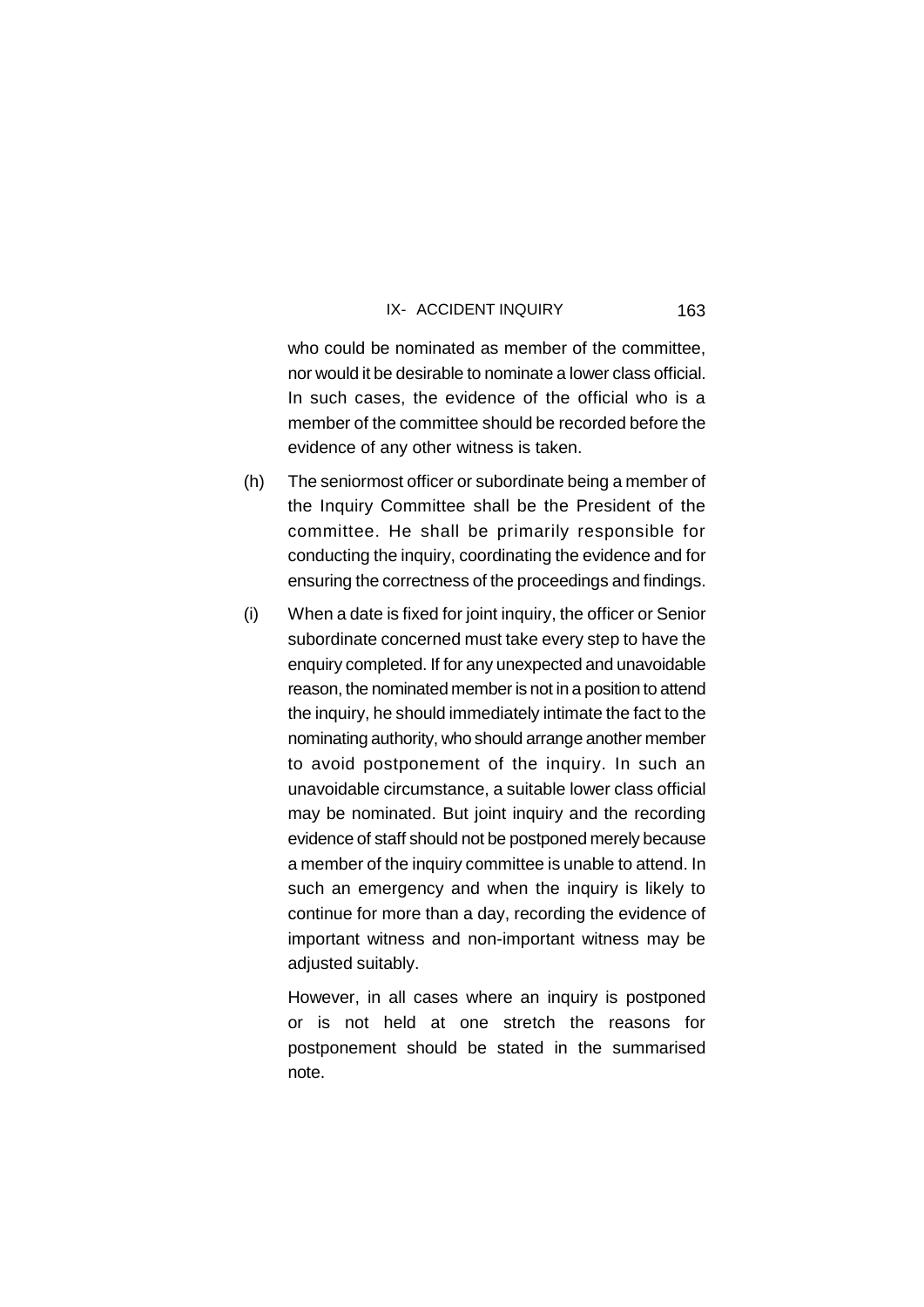- (j) With a view to quick finalisation, an inquiry once started should continue till it is completed, unless a postponement is necessitated by such reasons as absence of staff, whose evidence cannot be dispensed with, etc.
- (k) Officers and subordinate officials concerned must take all possible measures to ensure attendance of the witnesses in the joint inquiry. The witnesses must be spared in a suitable time so as to attend the inquiry with all relevant papers, etc.
- (I) Railway employee involved in an accident or whose evidence is required in connection with an accident, shall not be dismissed or allowed to leave the service until the final orders on the inquiry proceedings have been received from the competent authority.
- (m) When there is loss or damage to mail vans or mails, or mail staff are injured or dead, the Superintendent, Railway Mail Service concerned may be present at the inquiry, but will not be a member of the committee.
- (n) The responsibility for conveying information of an inquiry, for collection of the inquiry proceedings and their submission to the higher authorities within the target date and dealing with any further questions arising out of them shall however remain with the Safety Branch.

# **9.09. Constitution of Inquiry Committee —**

(1) The constitution of joint inquiry committe will, to a great extent, depend on the nature of accident .The committee will be formed normally as follows :-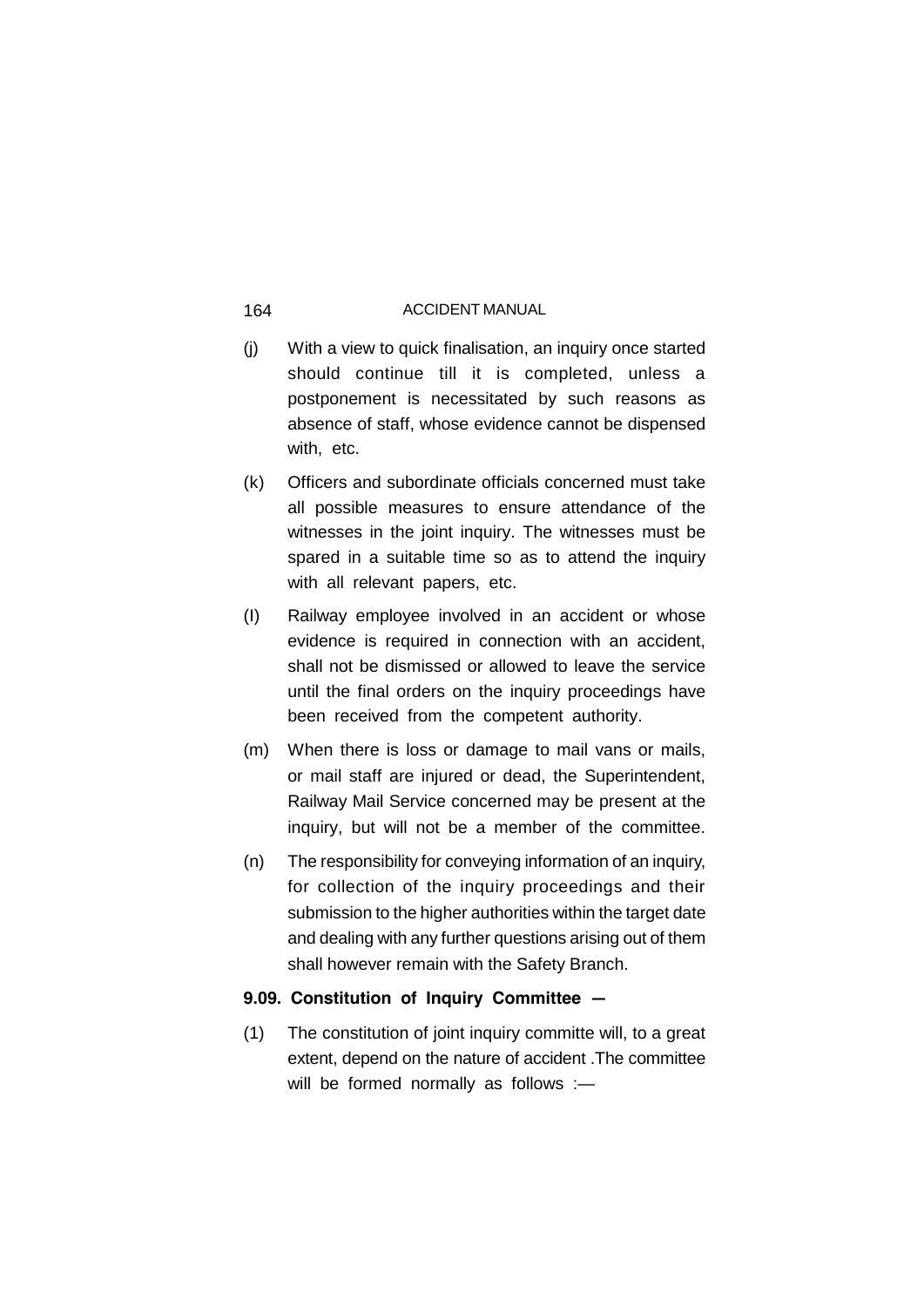- (a) The Officers comprising of
	- (i) Senior Administrative Level,
	- (ii) Junior Administrative Level,
	- (iii) Senior Scale Officers,
	- (iv) Junior Scale Officers,
- (b) Comprising of Senior subordinates.
- (2) Each Committe shall normally comprise of an Officer/ Senior subordinate belonging to Operating, Mechanical & Civil Engineering departments. In case, any other department is involved in an accident, the Officer/ Senior Subordinate of the department(s) concerned shall also be associated as member of the Committee.

# **9.10. When Joint Inquiry must be made.—**

- (a) Joint Inquiries are invariably to be made in the following cases : —
	- (i) Any accident attended with loss of human life, or with grievous hurt or with substantial loss of railway property;
	- (ii) Any collision between trains of which one is a train carrying passengers ;
	- (iii) The derailment of any train carrying passengers or of any part of such a train;
	- (iv) Any accident of a description usually attended with loss of human life, or with grievous hurt or with serious injury to passenger or loss of property ;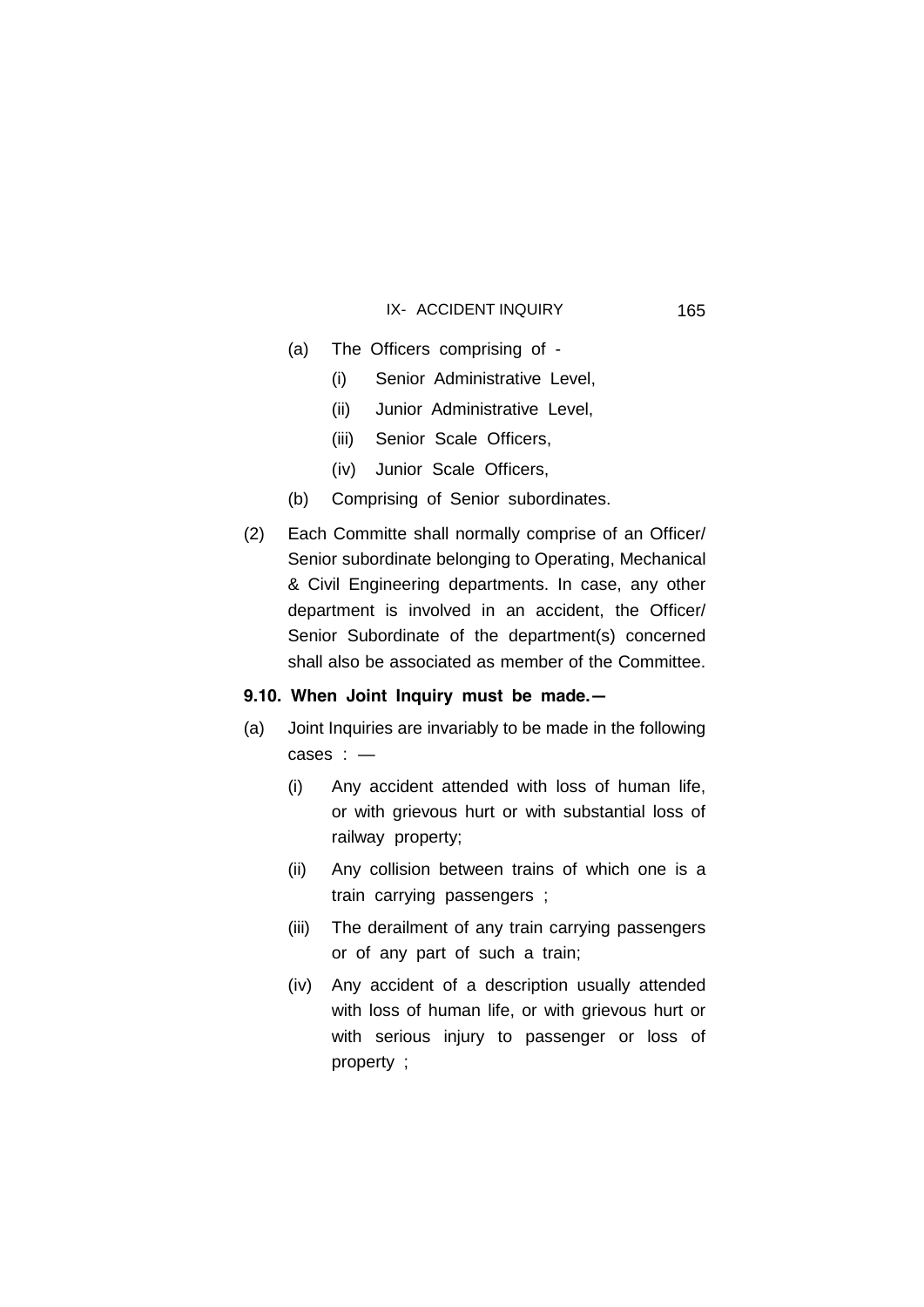(v) Any accident of any other description which may be notified by the Railway Administration from time to time.

Provided that such joint inquiries may be dispensed with :—

- 1. If the inquiry is to be held by the Commissioner of Railway Safety under rule-2 of the Statutory investigation into Railway Accidents Rules, 1998; or
- 2. A Commission of Inquiry is appointed under the Commissions of Inquiry Act, 1952 ( 60 of 1952); or
- 3. Any other authority is appointed by the Central Government to enquire into it; or
- 4. If there is no reasonable doubt as to the cause of the accident; and
- 5. If any one department of the railway administration concerned intimates that it accepts all responsibility in the matter, and
- 6. Except if otherwise directed by competent authority at Head quarters.
- (b) Where such joint inquiry is dispensed with under clause (iv) and (v) above, it shall be the duty of the Head of the department of the Railway Administration responsible for the accident to make such inquiry (be called a 'Departmental Inquiry') as he may consider necessary, and if the staff or the system of working is at fault, to adopt or suggest such measures as may be considered necessary for preventing a recurrence of similar accidents.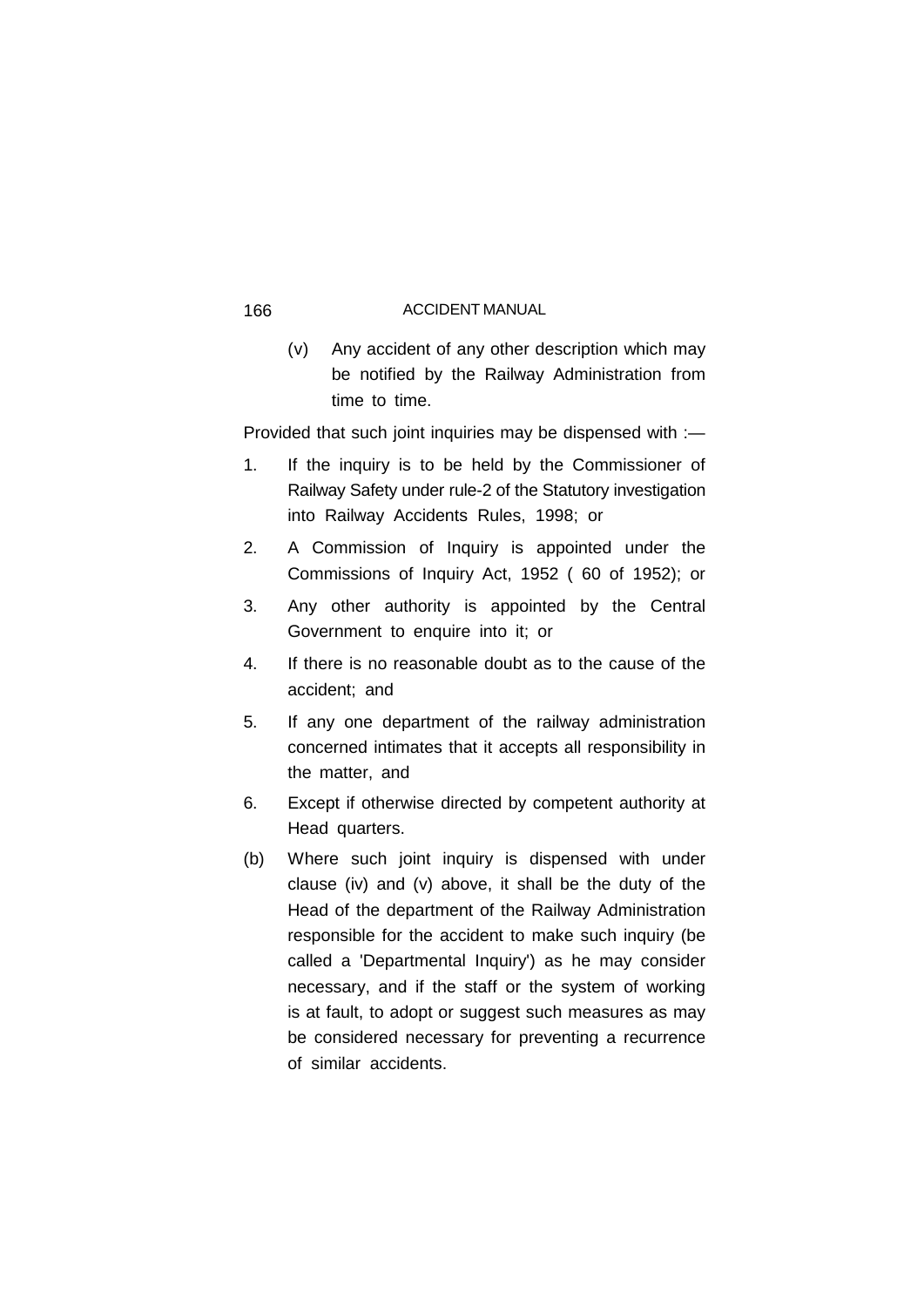**9.11. Notice of joint inquiry**- Whenever a joint inquiry is to be made, the Head of the Railway Administration concerned shall cause notice of the date and hour at which the inquiry will commence, to be given to the following officers, namely :-

- (1) (a) the District Magistrate of the district in which the accident occurred or such other officer as the State Government may appoint in this behalf, the Superintendent of the Railway Police and the District Superintendent of Police;
	- (b) the Commissioner of Railway Safety for the section of the railway on which the accident occurred; and
	- (c) the Head of the Railway Police having jurisdiction at the place where the accident occurred or, if there are no Railway Police, the officer-in-charge of the police station having jurisdiction at such place.

(2) The date and hour at which the inquiry will commence shall be fixed so as to give the officers mentioned in sub-rule (1) sufficient time to reach the place where the inquiry is to be held.

(3) When a joint inquiry is held into an accident after receipt of information about the inability of the Commissioner of Railway Safety to hold an inquiry, under sub-rule (5) of rule 2 of the Statutory Investigation in Railway Accidents Rules, 1998, the Head of the Railway Administration concerned shall issue a Press Note in this behalf inviting the public to tender evidence at the inquiry or send information relating to the accident to the Joint Inquiry Committee at an address specified in the Press Note.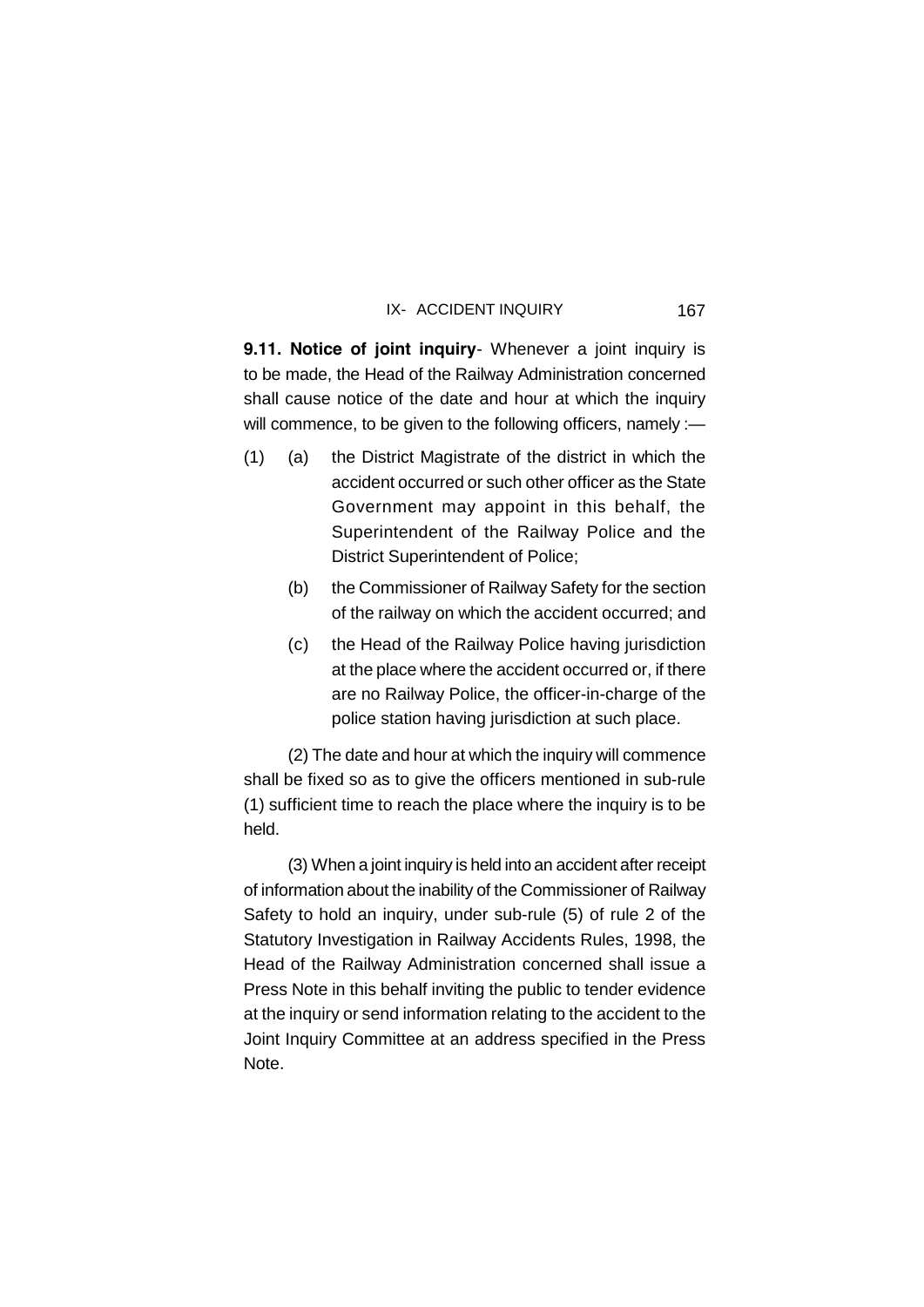# **9.12. Report of joint inquiry or departmental inquiry to be sent to the Head of the Railway Administration and the action to be taken thereon-**

(1) As soon as any joint inquiry or departmental inquiry has been completed, the President of the Committee of Railway officers or the Head of the department, as the case may be, shall send to the Head of the Railway Administration concerned a report containing inter alia-

- (a) brief description of the accident;
- (b) description of the locality of the accident;
- (c) detailed statement of the evidence taken;
- (d) the conclusions arrived at together with a note of dissent, if any;
- (e) reasons for conclusion arrived at;
- (f) the nature and extent of the damage done;
- (g) when necessary, a sketch illustrative of the accident;
- (h) the number of railway servants killed or injured;
- (i) the number of passengers killed or injured;
- (j) an appendix containing extracts of the rules violated by the staff responsible for the accidents.

(2) The Head of the Railway Administration concerned shall forward, with his remarks as to the action that is intended to be taken in regard to the staff responsible for the accident or for the revision of the rules or the system or working, a copy of the report referred to in sub-rule (1)-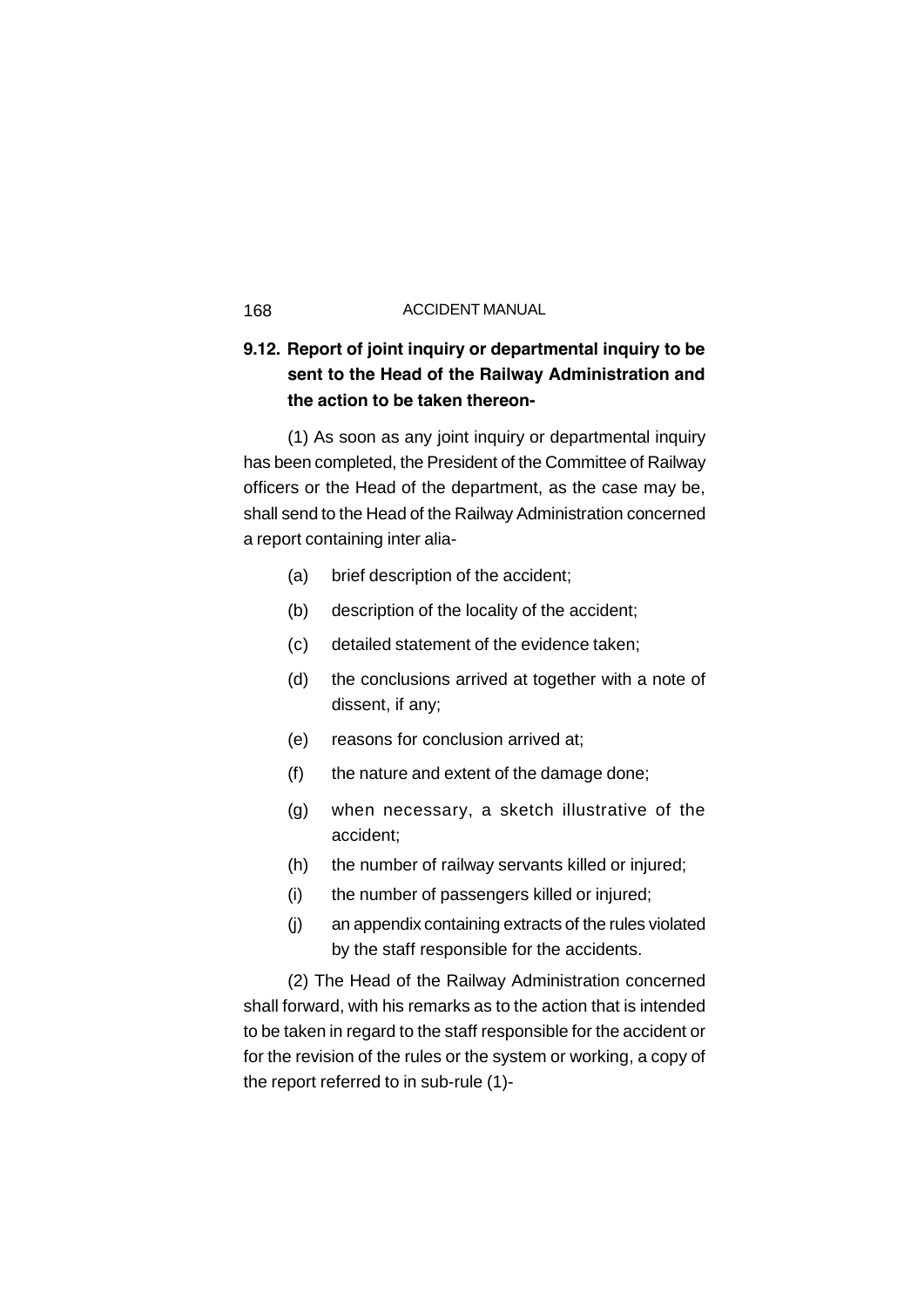(a) to the Commissioner of Railway safety for the section of the railway on which the accident occurred;

169

- (b) if no inquiry or investigation has been made under rule 17 or if a joint or departmental inquiry has been held first, to the District Magistrate or the officer appointed under clause (a) of sub-rule (1) of rule 14; and
- (c) if any judicial inquiry is being made, to the magistrate making such inquiry.

(3) The copy of the report aforesaid shall be accompanied-

- (a) in the case referred to in clause (b) of sub-rule (2), by a statement of the persons involved in the accident whose prosecution the Head of the Railway Administration concerned considers to be desirable;
- (b) in the case referred to in clause (c) of sub-rule (2) by a copy of the evidence taken at the inquiry.

# **9.13. Inquiry into accidents at interchange/ junction stations, etc.**—

(a) Accidents occurring at interchange/ junction stations should be treated as accidents of the working railway and the responsibility for initiating and conducting inquiry as also finalising the inquiry proceedings should devolve on the Railway Working the interchange/ junction stations. In case a train belongs to the using Railway or worked by staff belongs to the using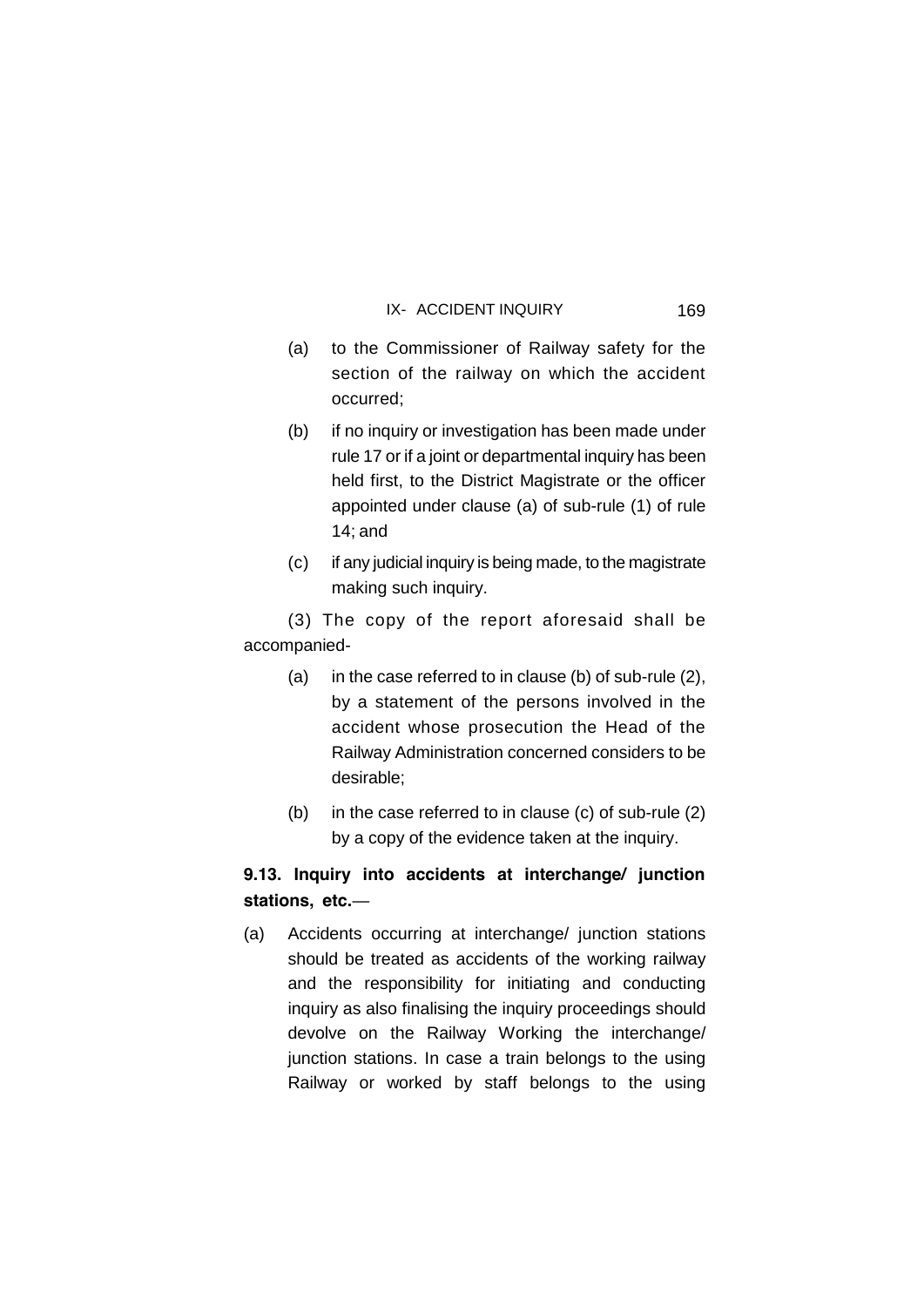Railway is involved in an accident, the official concerned of the Railway working the station must inform the other Railway concerned, and an officer or a subordinate as the case may be of the appropriate level of the using Railway should be appointed as a member of the Inquiry Committee.

- (b) In case of an accident to a train with running power, the responsibility for initiating and conducting inquiry as also finalising the inquiry proceedings should devolve on the working Railway. An officer or a subordinate as the case may be of the appropriate level of the Railway exercising the running powers should be appointed as a member of the Inquiry Committee. Similar procedure should also be followed in the case of trains which are not with running powers but worked by staff of other Railway.
- (c) Whenever an officer or a subordinate of an other Railway is appointed as a member of the Inquiry Committee constituted by a Railway, at least four copies of the complete inquiry proceedings should be given to the officer or subordinate.
- (d) If the inquiry committee holds the staff of other railway responsible for the accident, the case should be pt up to AGM or SDGM for acceptance through PHOD of the concerned department of the railway on which the accident took place. All such cases should be process through CSO. In case, both AGM and SDGM posts are not available, Chief Safety Officer will act as accepting authority.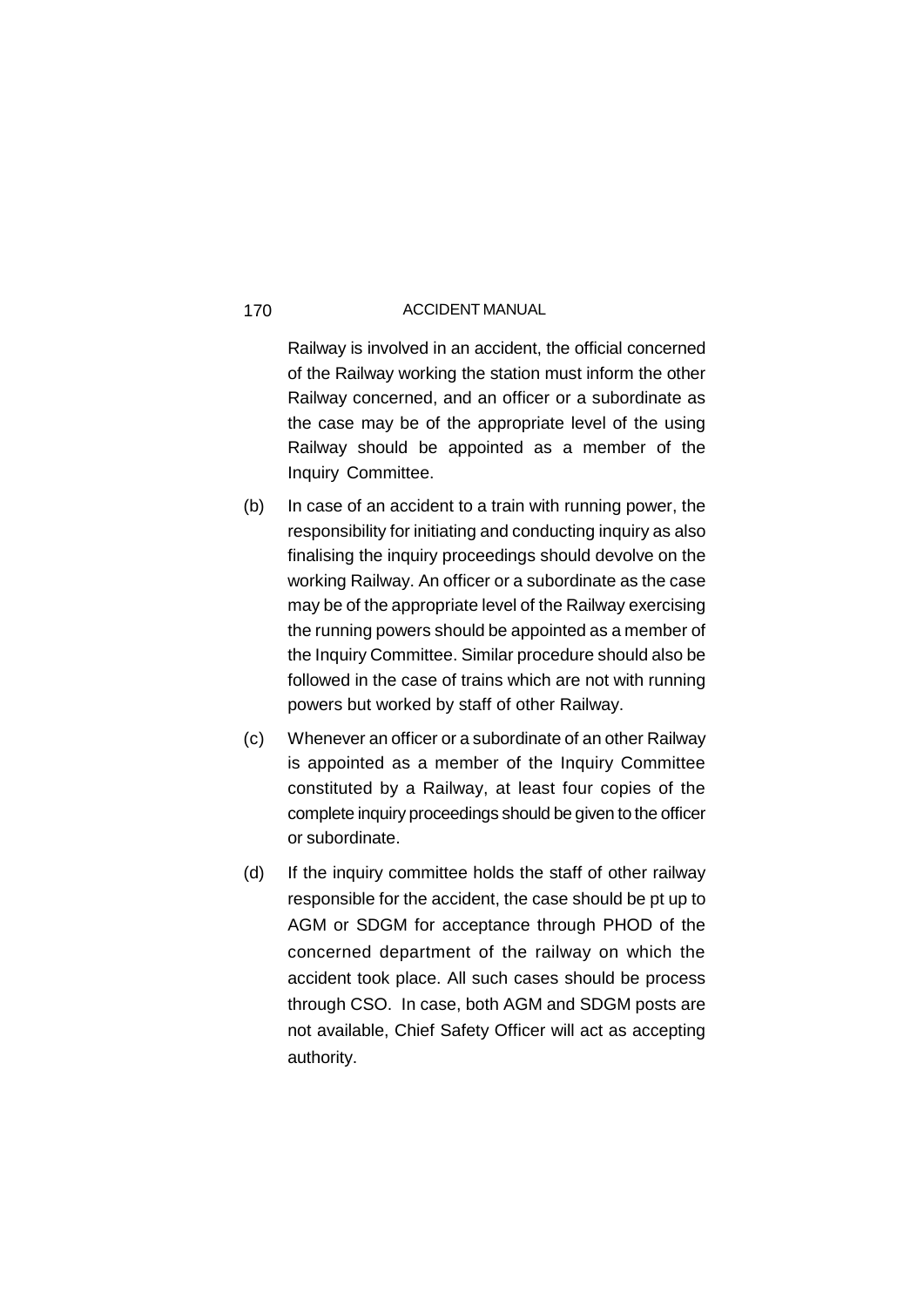171

(e) In case the divisional officers do not accept the findings arrived at by the Inquiry Committee constituted by the other railway, they shall submit a detailed report to their own Headquarters.

# **9.14. Proceedings of Joint Enquiry Committee.—**

- (a) The members of the Enquiry Committee shall be very careful regarding the main objects of joint inquiry and satisfy themselves in this respect while conducting the inquiry and finalising the proceedings.
- (b) The president of the Inquiry Committee will, at the outset, warn all witnesses against giving untruthful or false statement or trying to conceal facts, and bring to their attention that failing which, they would render themselves liable to severe disciplinary action. A certificate signed by the president to this effect is to be forwarded with the proceedings. The text of the certificate should be worded as shown below :—

# **Certificate of Warning**

Certified that all non-gazetted staff who were witnesses in this enquiry were warned that giving untruthful or false evidences would render them liable to severe disciplinary action including removal from service.

| President |  |
|-----------|--|
|           |  |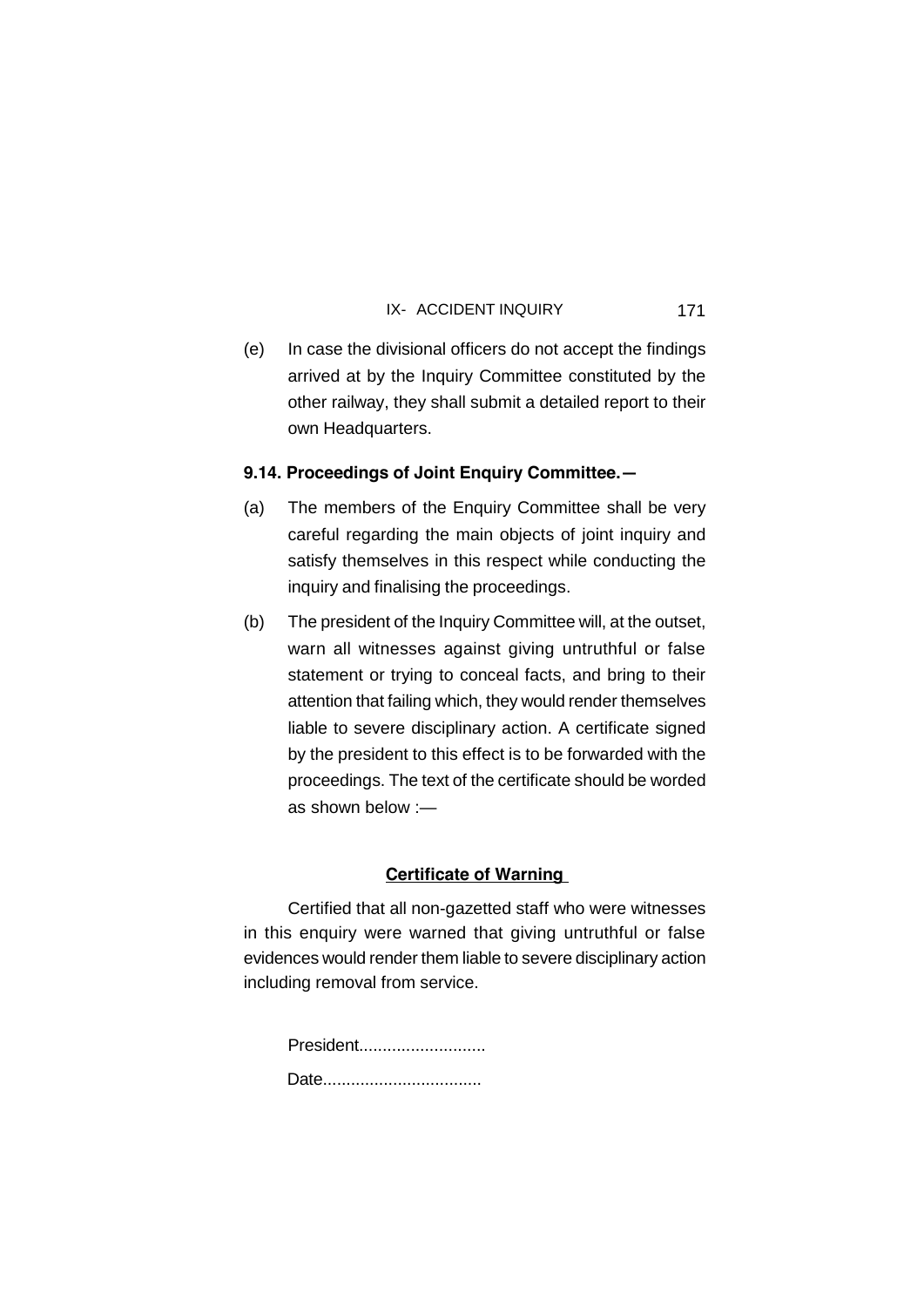- (c) A witness is expected and should be permitted to make a full statement of all the facts, relevant to the case and must not try to conceal or evade facts.
- (d) The evidence of the witness should be recorded as a connected narrative and subsequently amplified by question and answer. However, the evidence should not be lengthened out unnecessarily. One should clearly have in his mind the point that is sought to be clarified and the questions should be put in a logical manner so that the answers may lead to the definite point. The language should be simple and clear. No abbreviations should be used. There should be no spelling mistakes or typing errors.
- (e) In case of witnesses who are incapable of giving coherent statements in correct English, their story should be heard by the committee and thereafter one of the members should dictate it to the typist so as to bring out the essential facts in a logical sequence and without grammatical mistakes.
- (f) At the end of every statement, there should be a proper certification, i.e., "read and accepted as correct" or "read, explained and accepted as correct", as the case may be. The President should sign on the right hand side under designation "President" with date. On the left hand side, the witness will sign over the words "signature of witness" unless the witness is illiterate in which case the words should be "left thumb impression of witness". Each sheet should also be provided with initial or left thumb impression of witness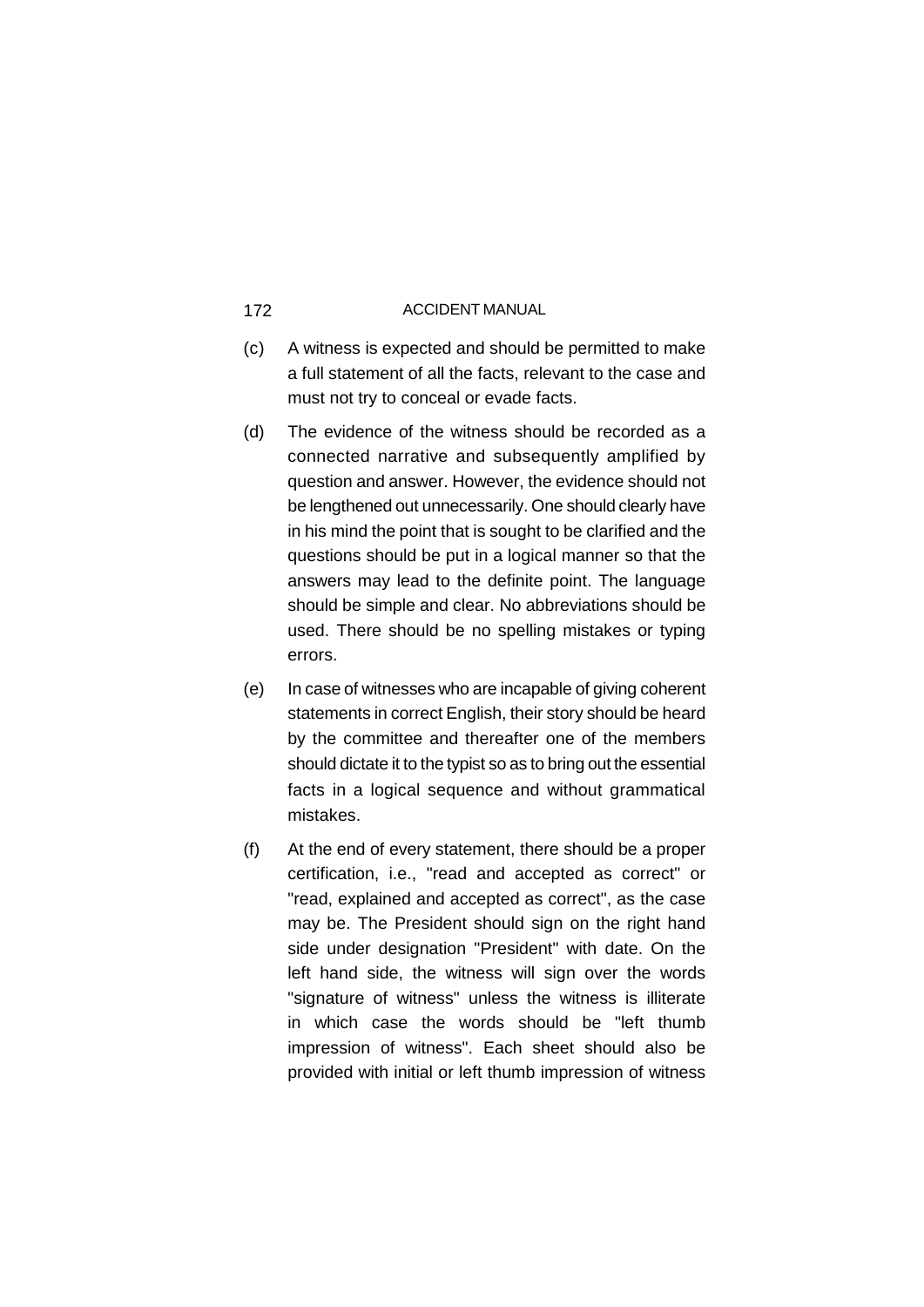and be initialled by the president if more than one sheet is used.

- (g) When a witness is sick or injured in an accident necessitated his admission into hospital, endeavours should be made by the president of inquiry committee to ascertain from the medical authorities whether the witness is fit to make a statement, and with the approval of medical authorities, the inquiry committee or any member of the committee may visit the injured or sick person in the hospital and obtain a brief statement from him.
- (h) If any witness is physically unfit to attend the inquiry, the inquiry committee or any member of the committee should visit him and obtain his statement.
- (i) The President of the inquiry committee should ensure to make enough copies of the proceedings, so as to submit three copies to the Chief Safety Officer's Office, two copies for Sr. DSO's / DSO's Office and few copies spare.

### **9.15. Documents to accompany the proceedings.—**

- (a) Every inquiry proceedings should have the following documents in the order shown below and the list of the documents should be entered in an index.
	- (i) Title page and particulars of accident,
	- (ii) History of the accident,
	- (iii) Description of the site of accident,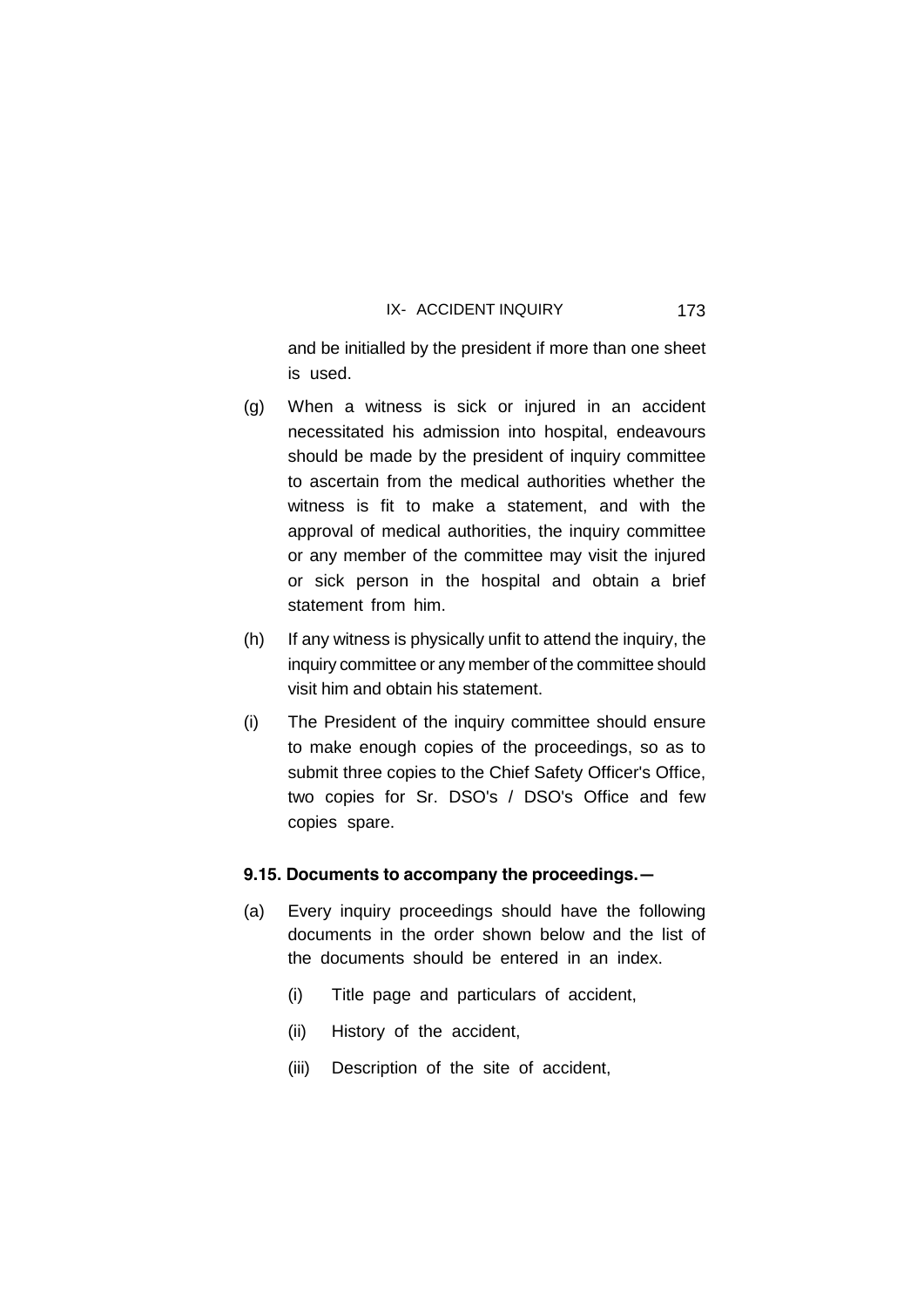- (iv) Sketch of site of accident (atleast fullscape size),
- (v) Findings, and reasons for conclusions arrived at,
- (vi) Note of dissent, if any.
- (vii) Recommendation of the Inquiry Committee,
- (viii) Statement of witnesses with a list, and analysis of evidence separately.
- (ix) Information regarding readings of track, engine and wagons/ vehicles, etc. as per the format given in appendix-2,
- (x) Plan of accident site and /or other drawing in cases of serious accidents or in which the issue is complicated,
- (xi) List of passengers killed or injured separately,
- (xii) List of Railway employees killed or injured,
- (xiii) List of damages to locomotive, rolling stock, permanent way, OHE, S&T gears etc. with estimated cost,
- (xiv) Relevant extracts from train register/log book, station diary, guard's rough journal and other necessary documents, as also extracts of the rules violated,
- (xv) Note of any serious or important discrepancy which may exist or as brought out at the inquiry,
- (xvi) Bio-data of staff held responsible,
- (xvii) Relief and restoration,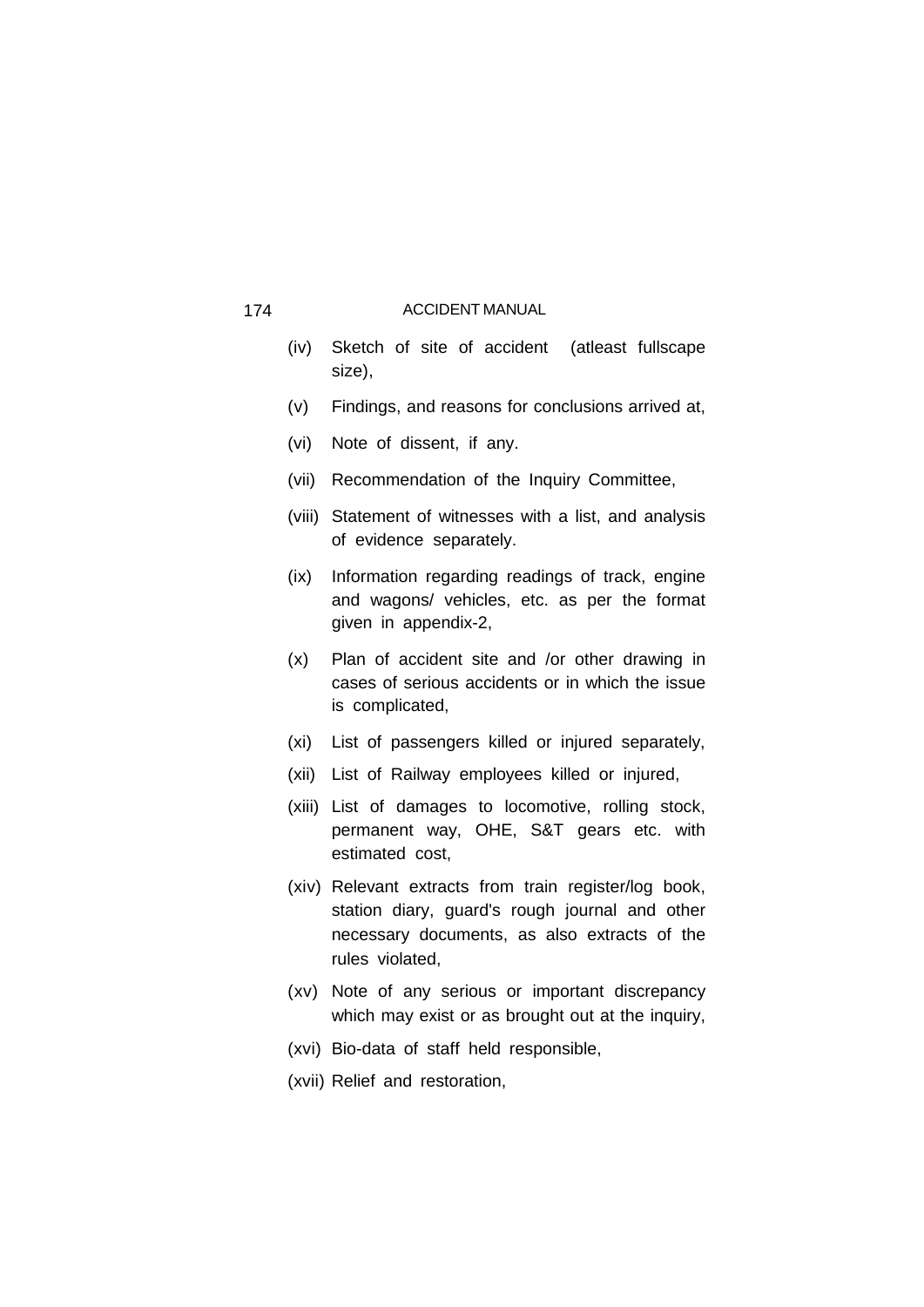(xviii) Any other item of interest of any documents as directed from time to time.

(b) All the above mentioned documents must be signed by the president of inquiry committee. Other instructions in regard to the preparation of the documents should be followed as provided in para 9.21 of this Manual.

# **9.16. Submission of proceedings of joint inquiries to Head Office.—**

- (a) The seniormost Divisional Safety Officer should personally see all papers of joint inquiry proceedings before they are submitted to CSO Office and ensure submission within target date.
- (b) In case of inquiry conducted by the officers of Head quarters, the responsibility indicated in para (a) above will devolve on the president of the inquiry committee.

# **9.17. Action to be taken on the inquiry proceedings in the Head Office.—**

Directives are issued from time to time regarding the procedure for taking action on the inquiry proceedings at the Head Office. However, a copy of inquiry report of the cases having important bearing on rules should be sent to the Principal, Staff Training Centres.

# **9.18. Bio-data of staff held responsible for the accident.—**

(a) While submitting detailed report on accidents or whenever asked for in connection with an accident, the following bio-data of staff held responsible must invariably be given

: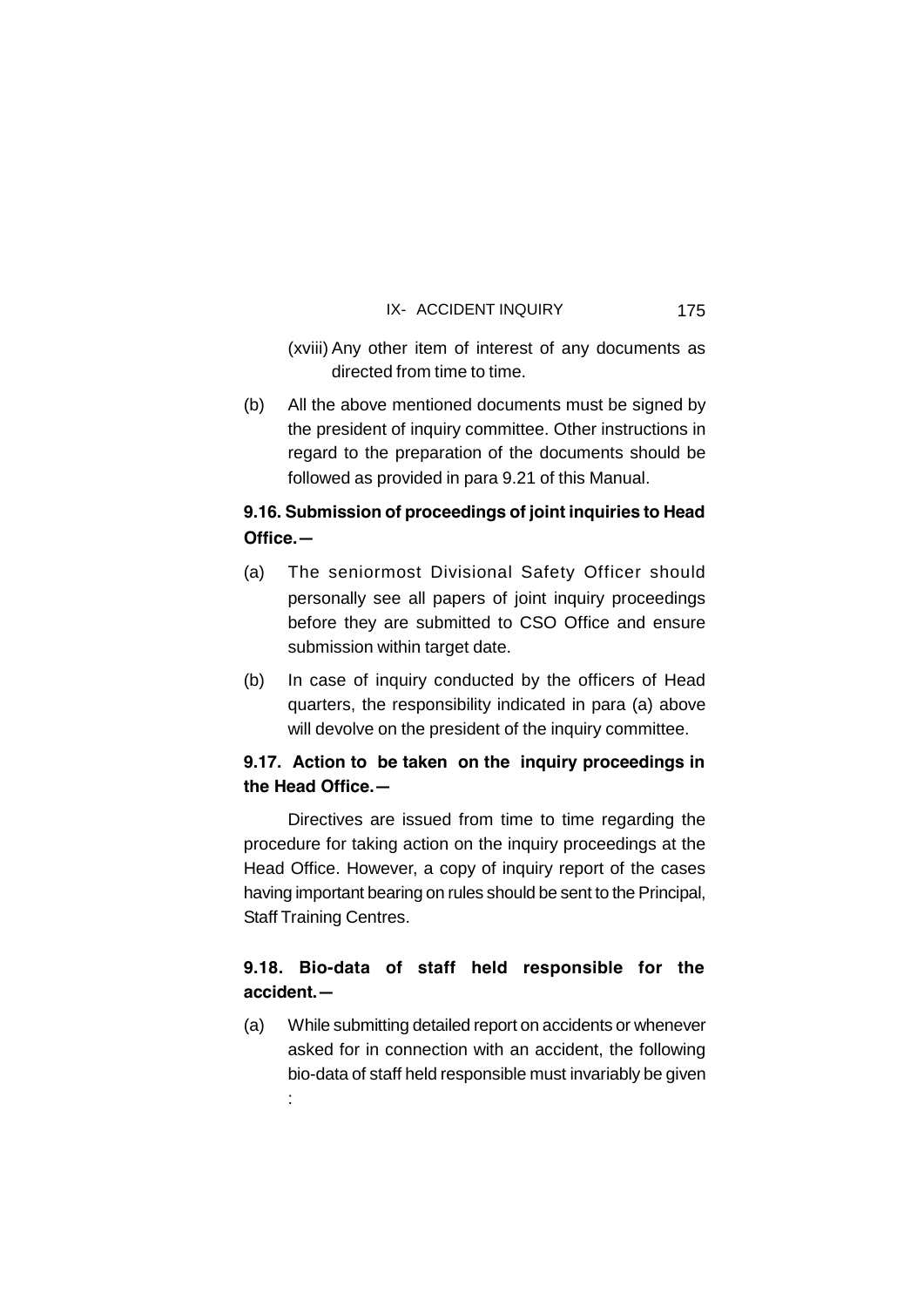- (i) Name of staff,
- (ii) Father's name,
- (iii) Date of birth,
- (iv) Date of appointment and educational qualification,
- (v) Category in which working at the time of accident,
- (vi) Date of promotion to the present category,
- (vii) Rest taken before he came on duty (headquarters rest and outstation rest in case of running staff).
- (viii) Time at which he came on duty (also time of actual departure of the train in case of running staff),
- (ix) Last date of medical examination and next due date (including details of eye-sight),
- (x) Date last refresher course completed and next due.
- (xi) Last rest/periodical rest taken.
- (xii) Brief details of accidents in which he was previously involved and punishment awarded during last five years.
- (xiii) Any other remarks regarding the staff,
- (xiv) Marital Status.
- (xv) Any other particulars as and when asked for.
- (b) Irrespective of the department to which the staff held responsible belongs, the particulars indicated in subpara (a) above must be obtained and submitted. The Divisional Safety Officer should ensure this.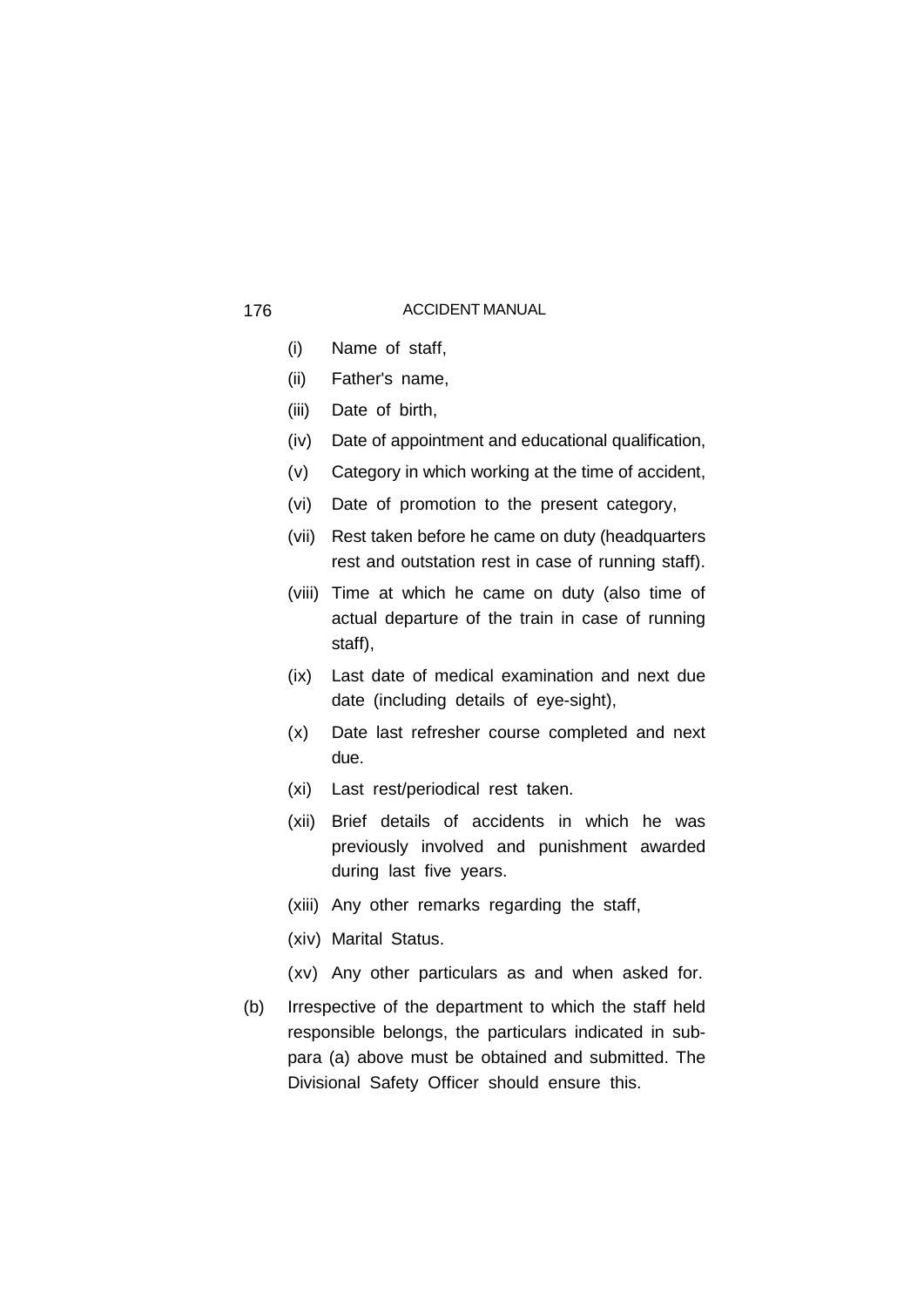# **9.19. Prompt finalisation of accident cases.** —

- (a) It is necessary that all accident cases should be finalised in all aspects including disciplinary actions and implementation of recommendations within three months from the date of occurrence and in no case should this limit be exceeded.
- (b) The following targets must invariably be followed in submission of accident reports, commencement/ completion of enquiries and submission of inquiry proceedings etc. in case of enquiries conducted by the Railway Administration 'D' indicates the day of accident.

| (i)   | Commencement of inquiry  D+3 days   |                     |
|-------|-------------------------------------|---------------------|
| (ii)  | Completion of inquiries and         |                     |
|       | submission of proceedings           |                     |
|       | to Sr.DSO/DRM                       | $\ldots$ D+7 days   |
| (iii) | Submission of preliminary/          |                     |
|       | detailed report to Railway          |                     |
|       | Board, CRS and GM/CSO               |                     |
|       | as the case may be                  | $\ldots$ D+10 days. |
|       | (iv) Submission of inquiry          |                     |
|       | proceedings to CSO/GM               | $\ldots$ D+20 days  |
| (v)   | Submission of final report to       |                     |
|       | Railway Board and CRS               | $\ldots$ D+27 days  |
|       | (vi) Finalisation of accident cases |                     |
|       | in all respects                     | $D+90$ days         |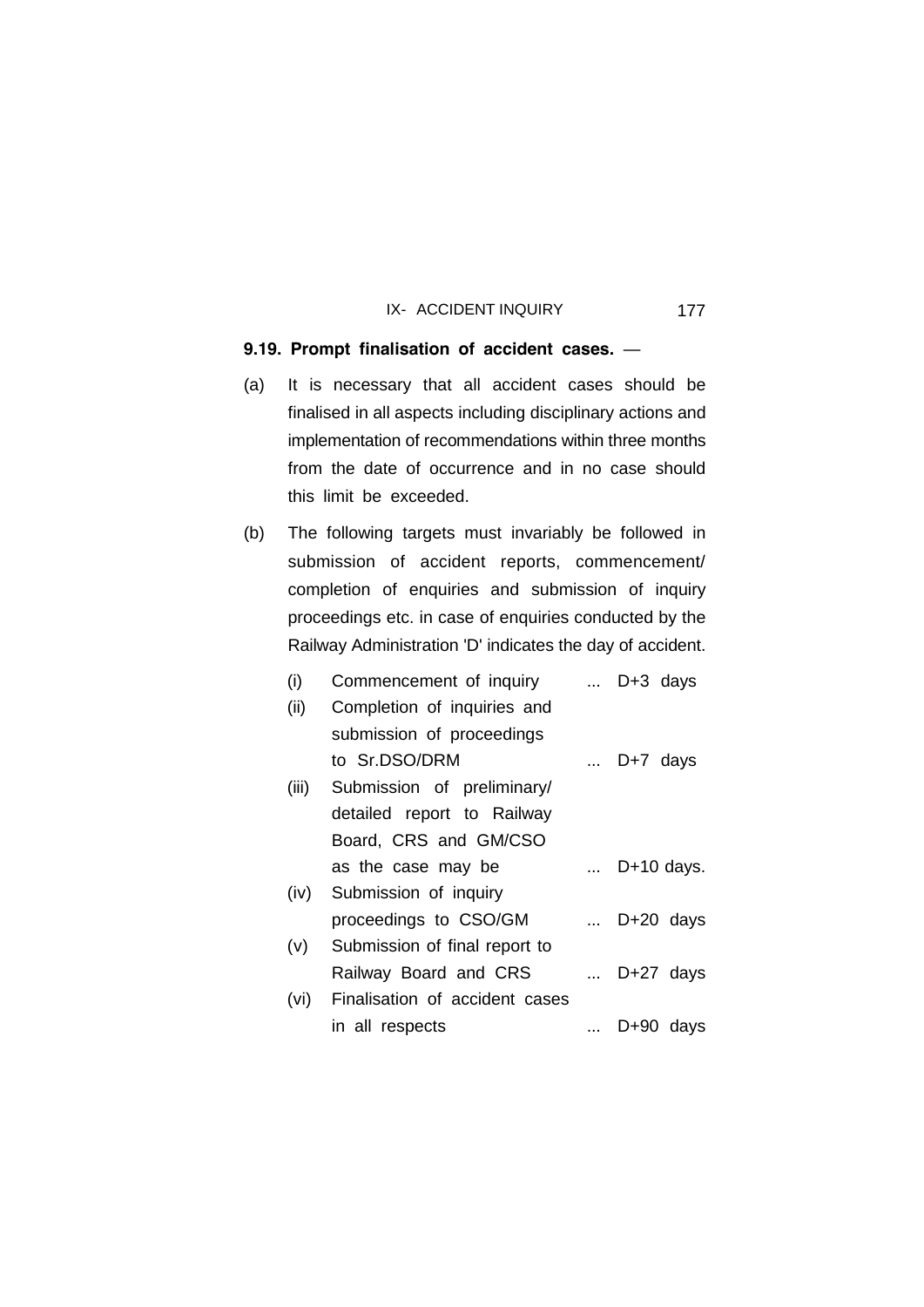# **9.20. Target for CRS inquiry. —**

- (i) D Day of Accident.
- (ii) D+3 Commencement of inquiry.
- (iii) D+10 CRS will forward a brief preliminary narrative report, provisional finding and immediate recommendations to CCRS, GM of Railway concerned, Secretary (Safety), Ministry of Railway and Secretary, Ministry of Civil Aviation.

On receipt of the Preliminary Report in Railway Board, same will be forwarded to Directorates concerned for suitable action on immediate recommendations.

- (iv) D+30 (a) GM of Railway concerned will furnish his Railway's remarks along with the action taken report to CRS and Secretary (Safety), Railway Board.
	- (b) Action taken by Directorates in Railway Board be communicated to the Safety Directorate.
- (v) D+60 CRS will submit his detailed report to CCRS and forward a copy of the report to each of authorities mentioned in the rule 4 of the Statutory Investigation into Railway Accident Rules, 1973.

On receipt of final report, it will be put up to Board and marked to Directorate concerned for action on the Inquiry Report. The Directorate concerned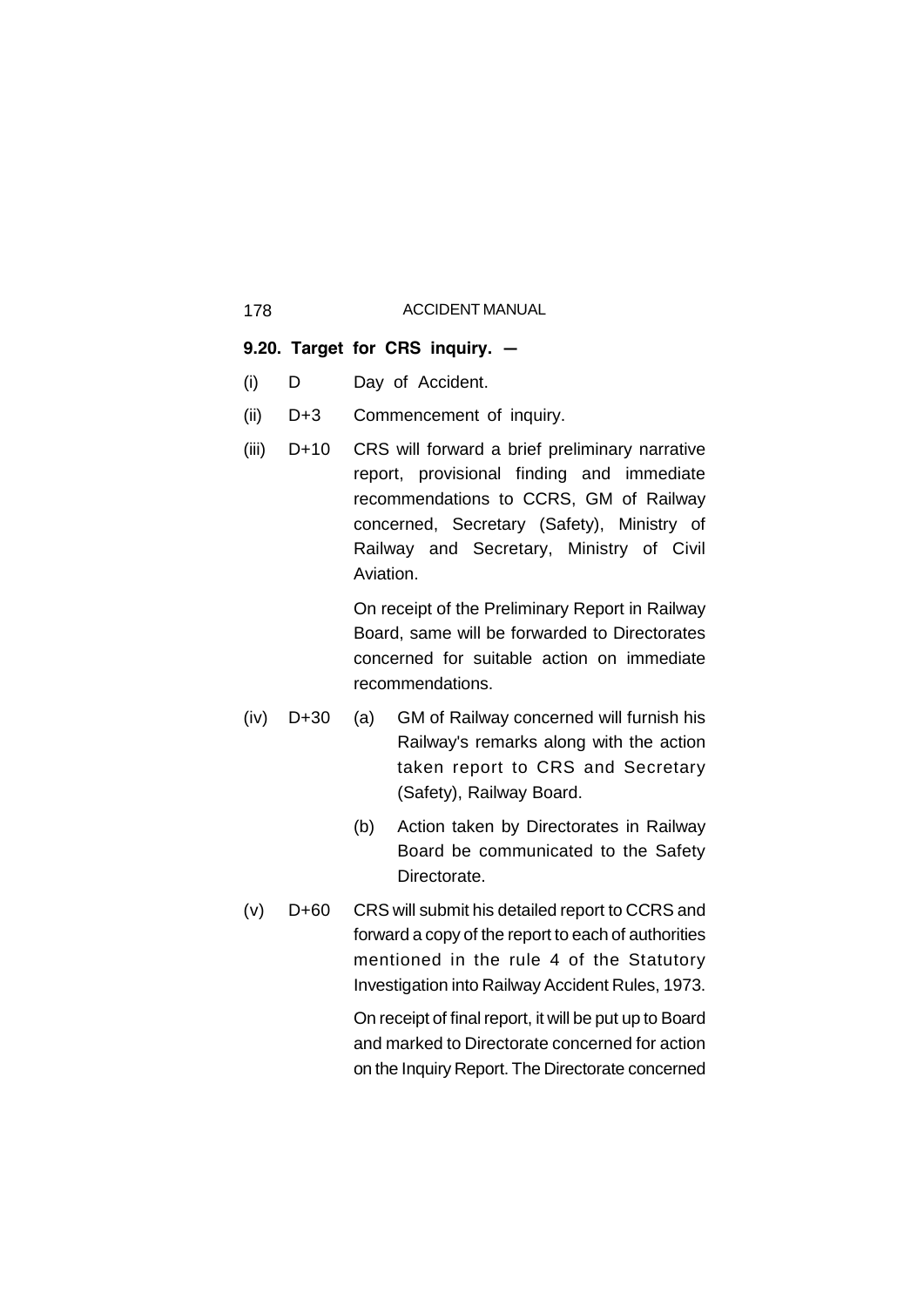shall take suitable action on recommendations and will guide zonal Railways on important policy matters.

(vi) D+90 On receipt of the final Inquiry Report, GM of Railway concerned shall forward his comments on the Final Inquiry Report to CRS with copy to CCRS and Railway Board.

> On receipt of final inquiry report, Safety Directorate will forward views of Safety Directorate to CCRS.

- (vii) D+110 CCRS will submit his note on inquiry report to Secretary/Ministry of Civil Aviation forwarding simultaneously copies thereof to Railway Board. Comments of CCRS will be forwarded to different Directorates for suitable action.
- (viii) D+140 Directorates concerned will submit action taken report on recommendations of CRS and comments of CCRS, after getting the same approved by the Executive Director concerned.
	- (a) In case recommendation has been accepted and instruction has been issued, 30 copies of the same should be forwarded to Safety Directorate.
	- (b) In case any recommendation is not acceptable, approval of the Board (Member concerned) must be obtained and communicated to the Safety Directorate.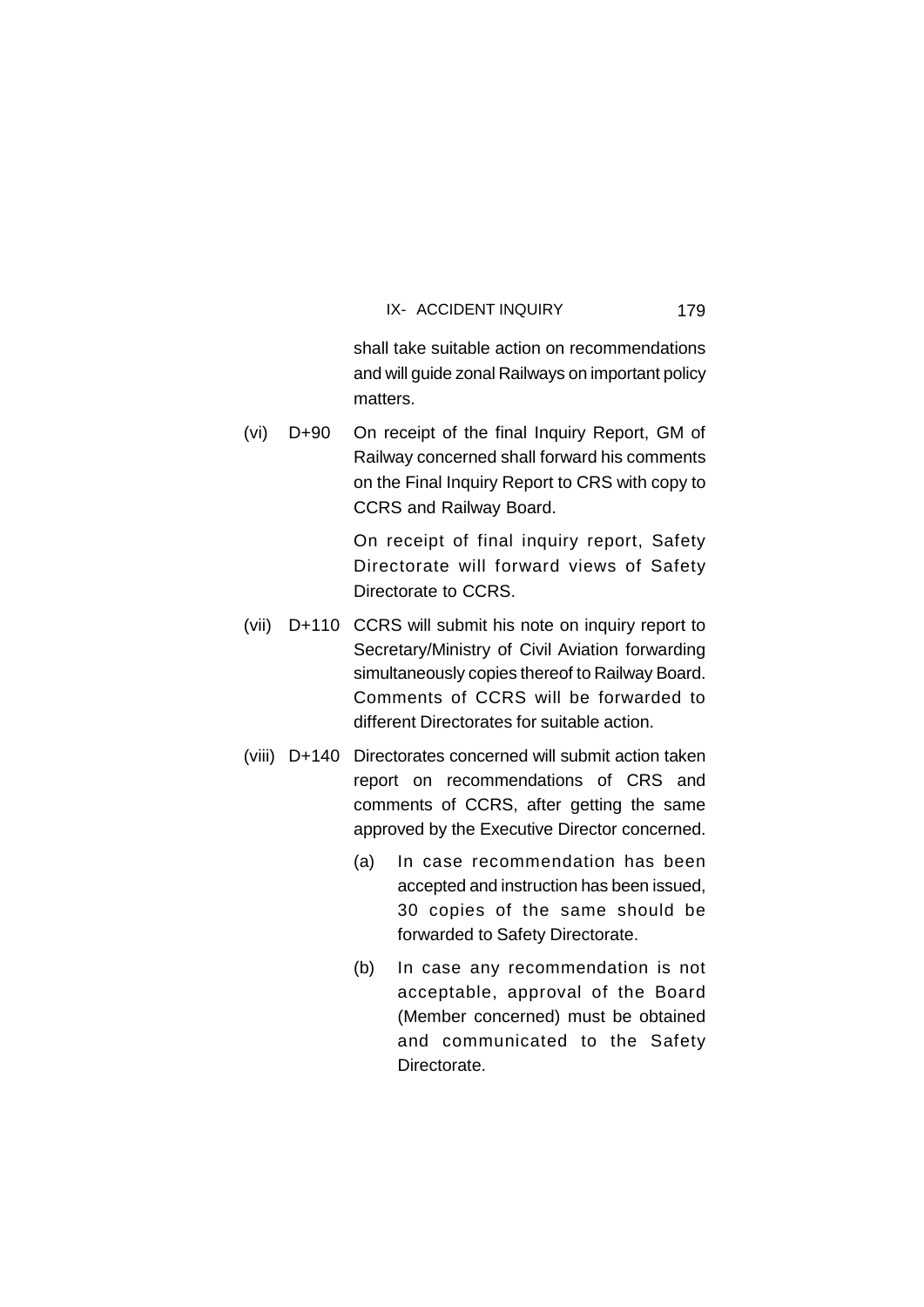(ix) D+180 Railway Board will .communicate their views on the report to CCRS endorsing a copy to Zonal Railway.

> Railway shall finalize D&AR inquiry and send details of staff held responsible along with details of punishment imposed in each individual case.

# **9.21. Instructions for preparation of documents for the proceedings of inquiries.—**

- (a) The following instructions are to be followed in the preparation of documents for inquiry proceedings.
	- (i) Title page and particulars of accident.
	- (ii) **History of the accident :** This should be a concise account, in narrative form of all relevant points brought out during the inquiry. No comment should be made in this document, on the evidence or the reliability of witnesses or to fix responsibility.
	- (iii) **Description of the site of accident :** This should bring out all relevant points which are necessary to explain to a person who has not visited the site of accident, in understanding the location, nature and result of the accident.
	- (iv) **Sketch of the site of accident :** The sketch of the site of accident should atleast be of fullscape size and shall indicate the north point, kilometrage, station or between stations, lines, sidings, points, signals, curves, gradients, direction of movement,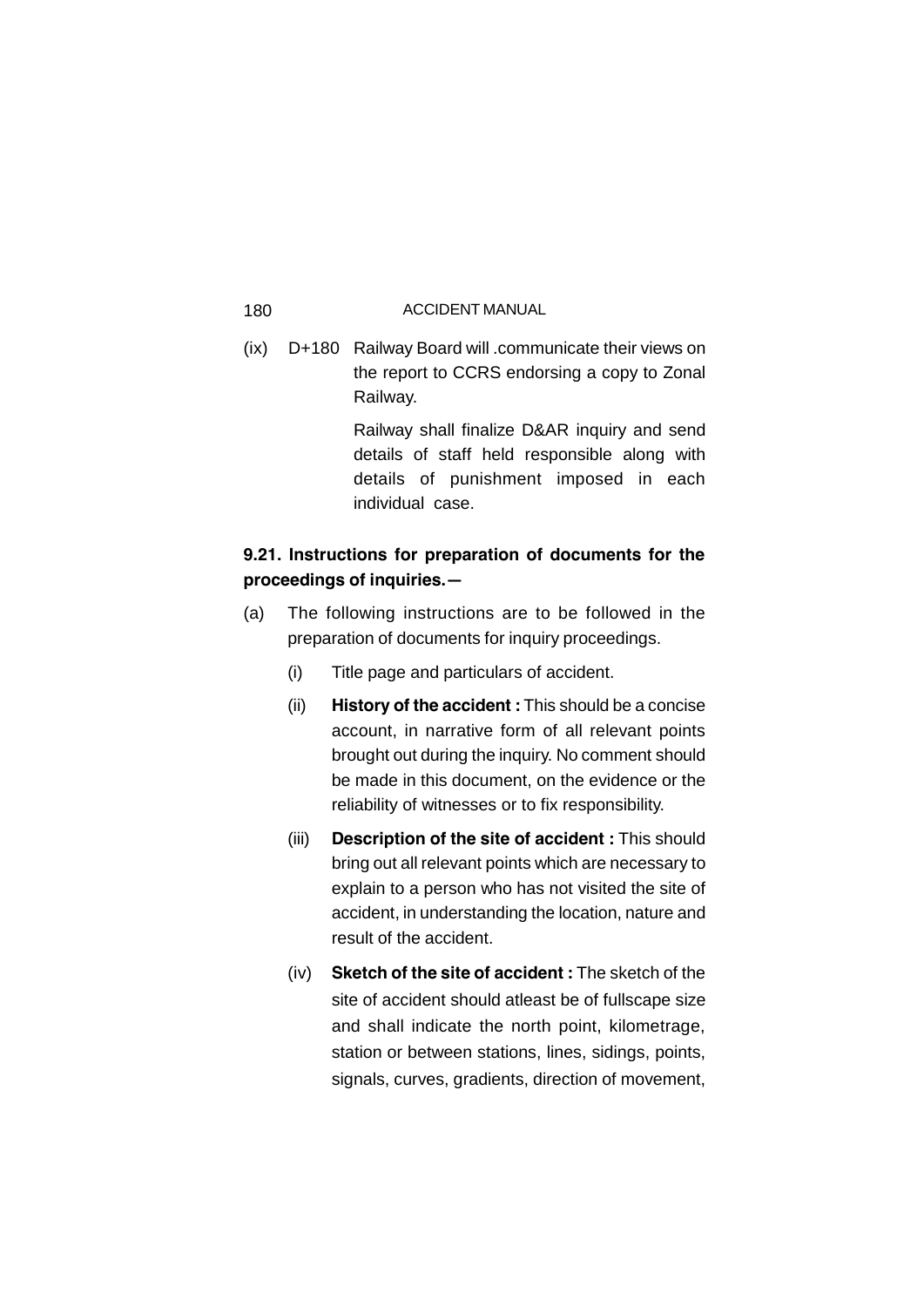181

point of mount and drop and distance travelled after the drop, position of level crossing with its gate and signals if any, position of vehicles and other necessary measurements, as also any other relevant information which is referred to in the inquiry proceedings. In addition to the engineering officer, the sketch should be signed by the President of Inquiry Committee.

- (v) **Findings :** This should be clear, brief and to the point showing.
	- (a) the cause of the accident,
	- (b) the rule or rules violated by each person, if any,
	- (c) the staff held responsible.

It is essential that the cause of accident must be ascertained in all cases of accidents and the reasons of arriving at the findings should be fully discussed in the "Remarks and reasons for finding" column.

The rules violated should be extracted at the bottom of the page for ready reference.

The original copies of the findings must be signed by all the members of the inquiry committee at the place of inquiry and the subsequent typed copies should be endorsed "signed by".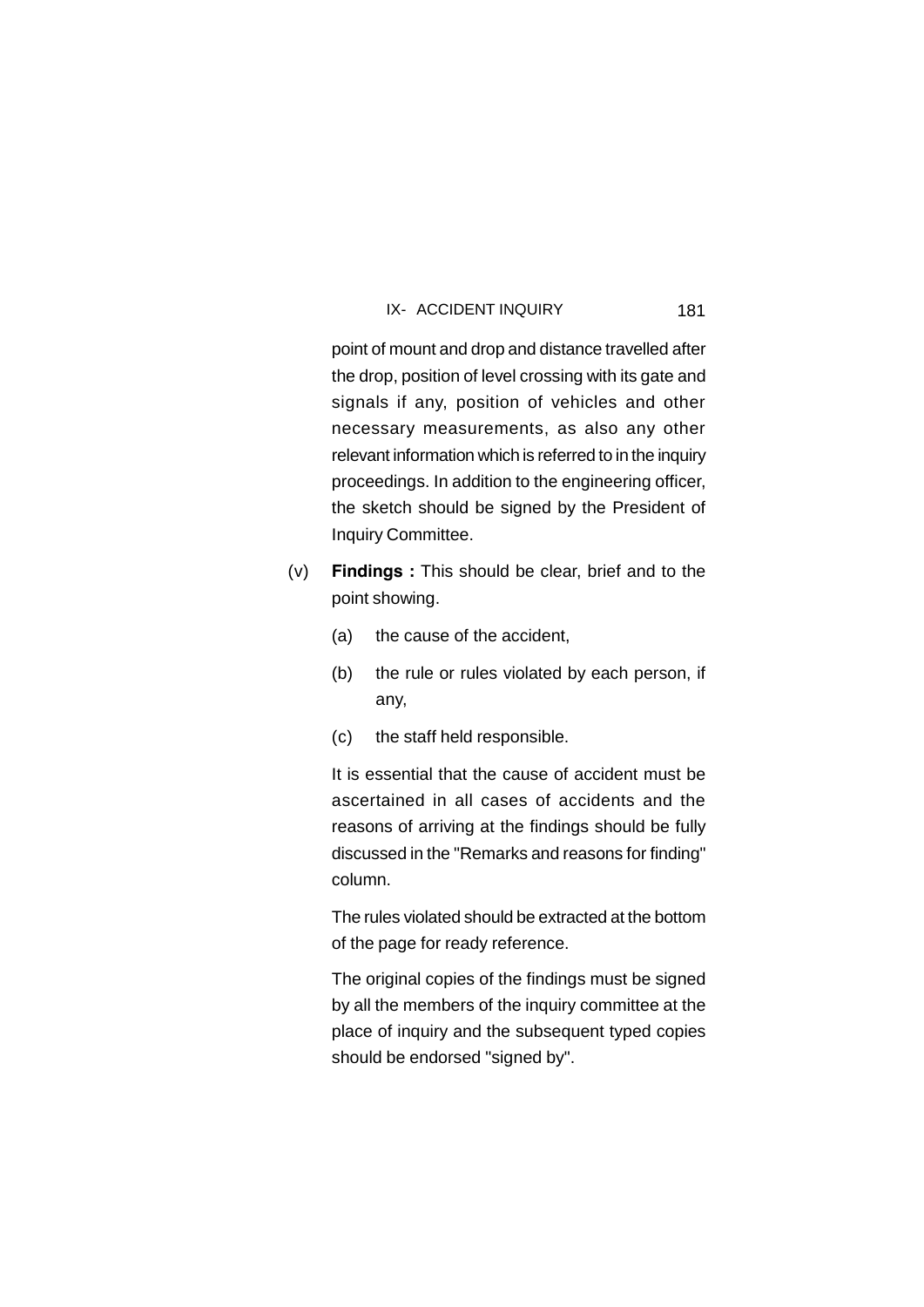- (vi) **Note of dissent :** If a member of the inquiry committee is unable to agree with the findings wholly or partly, he may record a note of dissent and reasons thereof.
- (vii) **Recommendation of the committee :** Wherever considered necessary, the inquiry committee may submit any recommendation in regard to the cause of the accident and availability of evidence, etc. However, the recommendation should be well thought of and based on facts. This should be signed by the members of inquiry committee. If there is no recommendation to make, a 'NIL' document should be submitted.
- (viii) **Statement of witness :** Explained in para 9.14 of this manual.
- (ix) **Reading of track, engine and wagon/ vehicle:** Explained in para 6.14, 7.04, 7.05 and Appendix-2 of this Manual.
- (x) **List of passengers or Railway employees. killed or injured :** Explained in para 6.09 of this Manual.
- (xi) **List of damages and cost there of :** The list of damages should accompany the proceeding, if available in time, but in any case should be submitted as soon as possible. The approximate cost of damages should, however, always be submitted with the proceedings.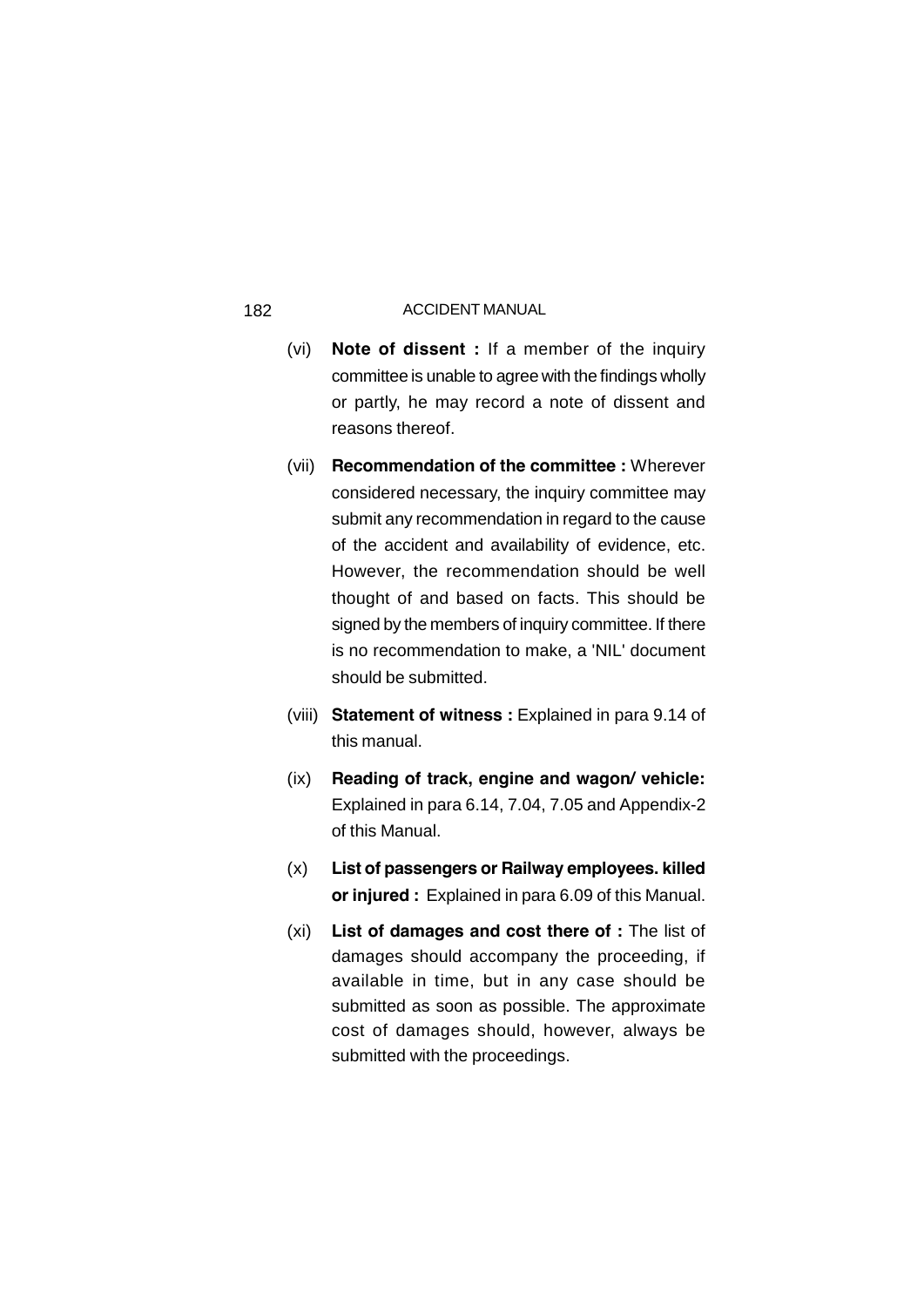- (xii) **Relevant extracts :** The relevant extracts of train register/log book, station diary, guards rough journal and other necessary documents should invariably be given where these will assist in arriving at a conclusion as to the cause of the accident or speed of the train or violation of any rules or instructions, etc.
- (xiii) **Bio-data of staff :** Explained in para 9.18 of this Manual.
- (xiv) **Relief and restoration :** If any discrepancy in the arrangement of relief and restoration work, should be brought out.
- (xv) **Matter brought to light :** Observation on some important matters brought out in course of the inquiry should also be included. A 'NIL' document should be submitted when there is nothing to state.
- (b) The date of initiation of the inquiry and finalisation and also the location where the inquiry held should be furnished in the proceedings.
- (c) Videofilm and Photographs of the site of serious accidents wherever taken should also be submitted as explained in para 6.14 (iii) of this manual.

# **9.22. Instructions and guidance to Inquiry Committee in conducting inquiry.**—

The Inquiry Committee shall carefully go through the points given below in addition to the points mentioned in appendix-2 of this manual and agree among themselves as to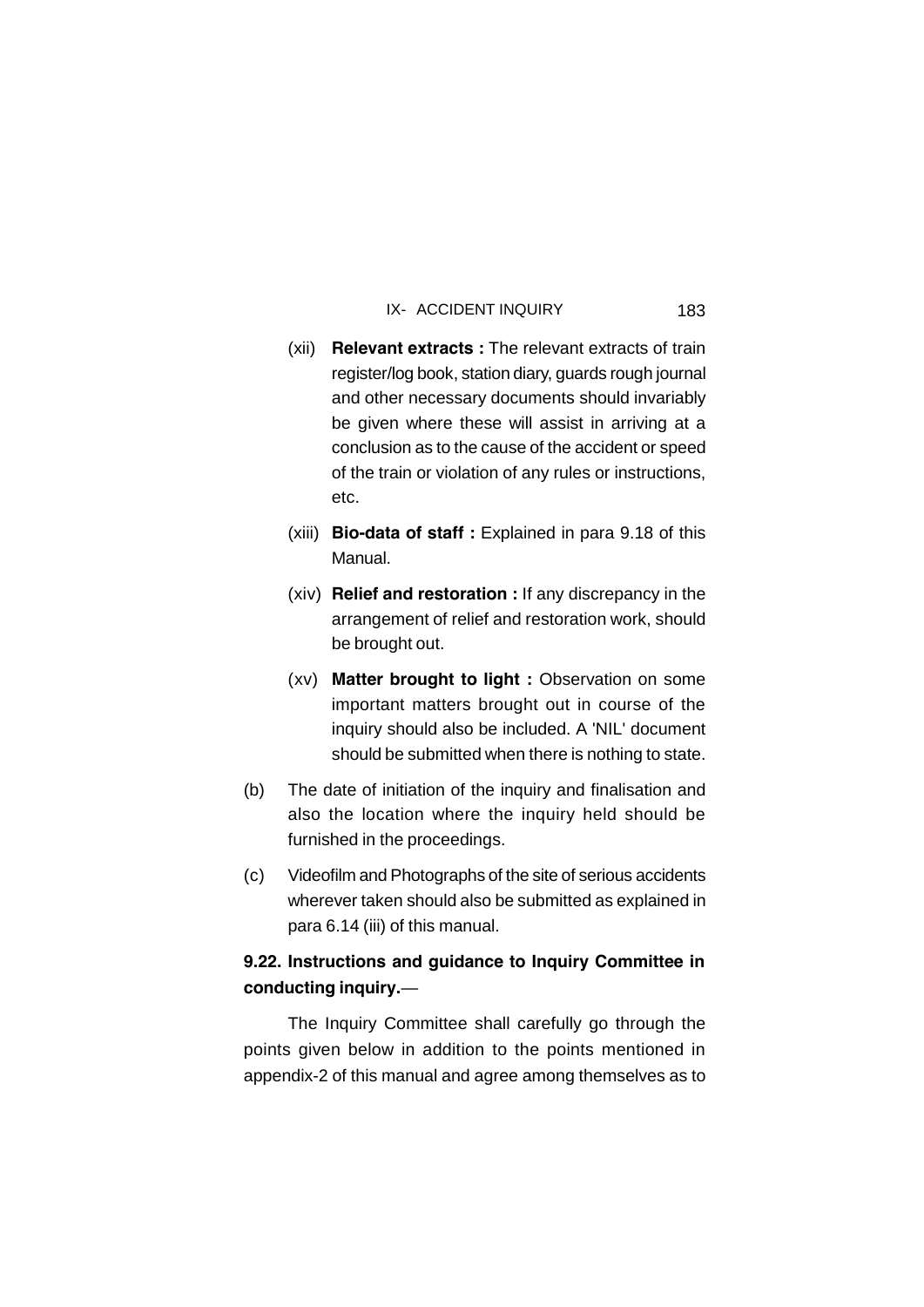what points are obviously irrelevant. Only those items which are relevant to the accident under inquiry shall be included and the same to be borne in mind in course of inquiry and brought out in evidence.

- (a) **Permanent Way** (Refer appendix-2, para A).
	- (i) System of maintenance of permanent way on the section concerned.
	- (ii) In case of breakage of rails or other fittings of the track was the suspected cause or cause of the accident, was the broken metal subject to a chemical or physical test about the quality and strength of the metal, if so, what was the result of the test and date on which broken rail was laid.
- (**b) Carriage and wagon** (Refer appendix-2, para-B and C)
	- (i) Type and condition of couplings.
	- (ii) Lighting arrangements on train and actual condition.
	- (iii) In case of breakage of any gear or failure of mechanism was the suspected cause or cause of the accident, was the broken metal or the mechanism subject to a chemical or physical test and if so, what was the result of the test.
- **(c) Locomotive** (Refer appendix-2, para-D)
- **(d) Signalling and interlocking** (Refer appendix-2,  $para - E)$ 
	- (i) Type of signalling and interlocking, sighting of signal concerned for approaching train as also from the place of work.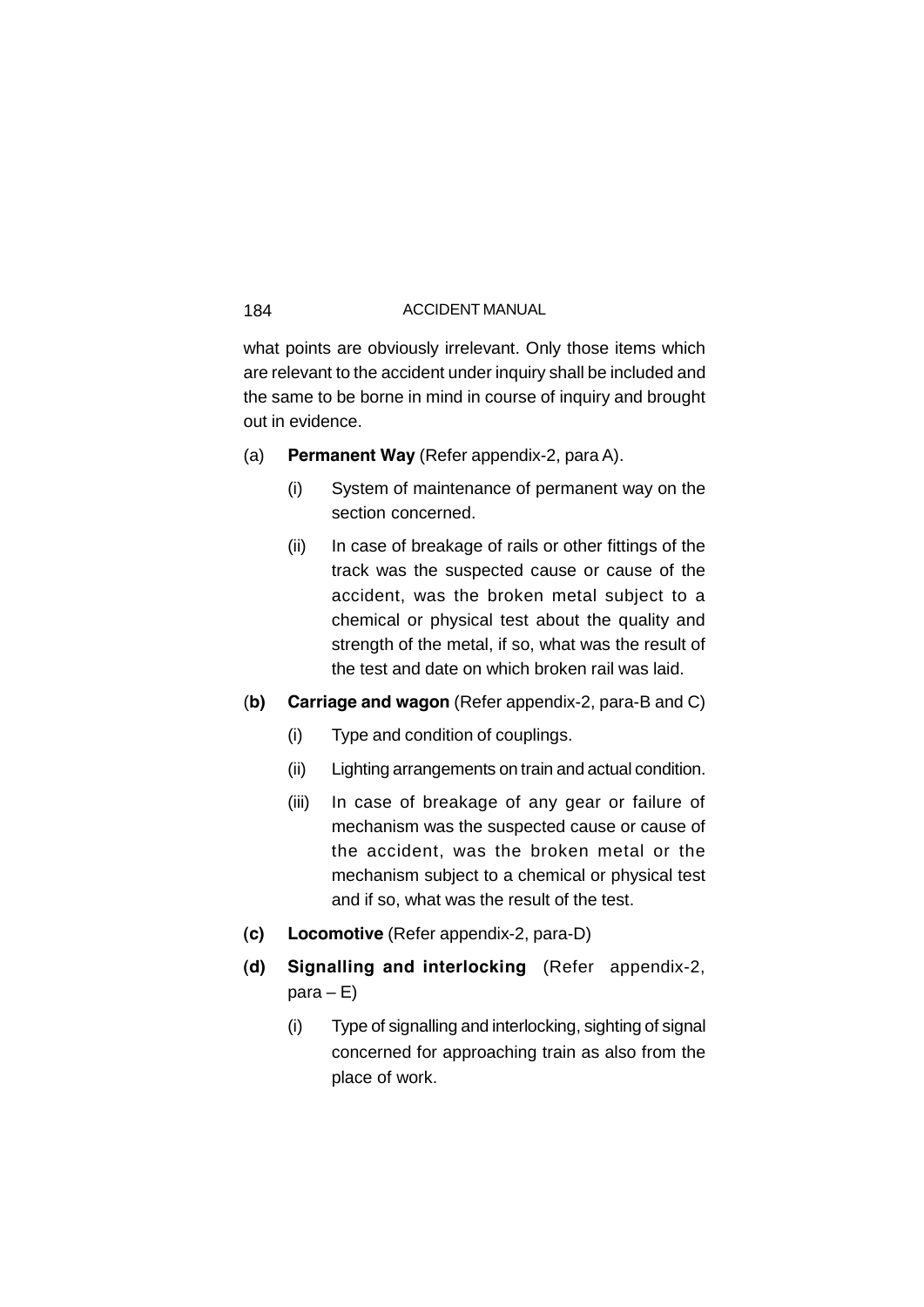(ii) Type of Block Instruments in use and their condition.

- (iii) Nature of Station Master's control.
- (iv) Time of lighting and condition of the signal lamps and indicators.
- **(e) Level crossing** (Refer appendix-2, Para-F)
	- (i) Was the handsignals of the gatekeepers and other equipments in order ?
	- (ii) Was the train or engine running long or short hood in case of diesel locos ?
	- (iii) Was the engine head light burning at the time of accident ?
	- (iv) was the train crew or the loco pilot or the driver of the road vehicle under influence of liquor or any drug?
	- (v) Speed of the train and road vehicle when approaching the level crossing.
	- (vi) Is any whistle board provided and did the Loco Pilot whistle ?
	- (vii) Was the gateman in sober state and as per roster duty ?
	- (viii) Whether the driver of the road vehicle could see the approaching train or the head light of the train/ engine or the station signals or hear the engine whistle? Could the Loco Pilot of the train see the approach of the road vehicle ?
	- (ix) Was there any other road vehicle on the approach of the level crossing at the time of accident ? If so,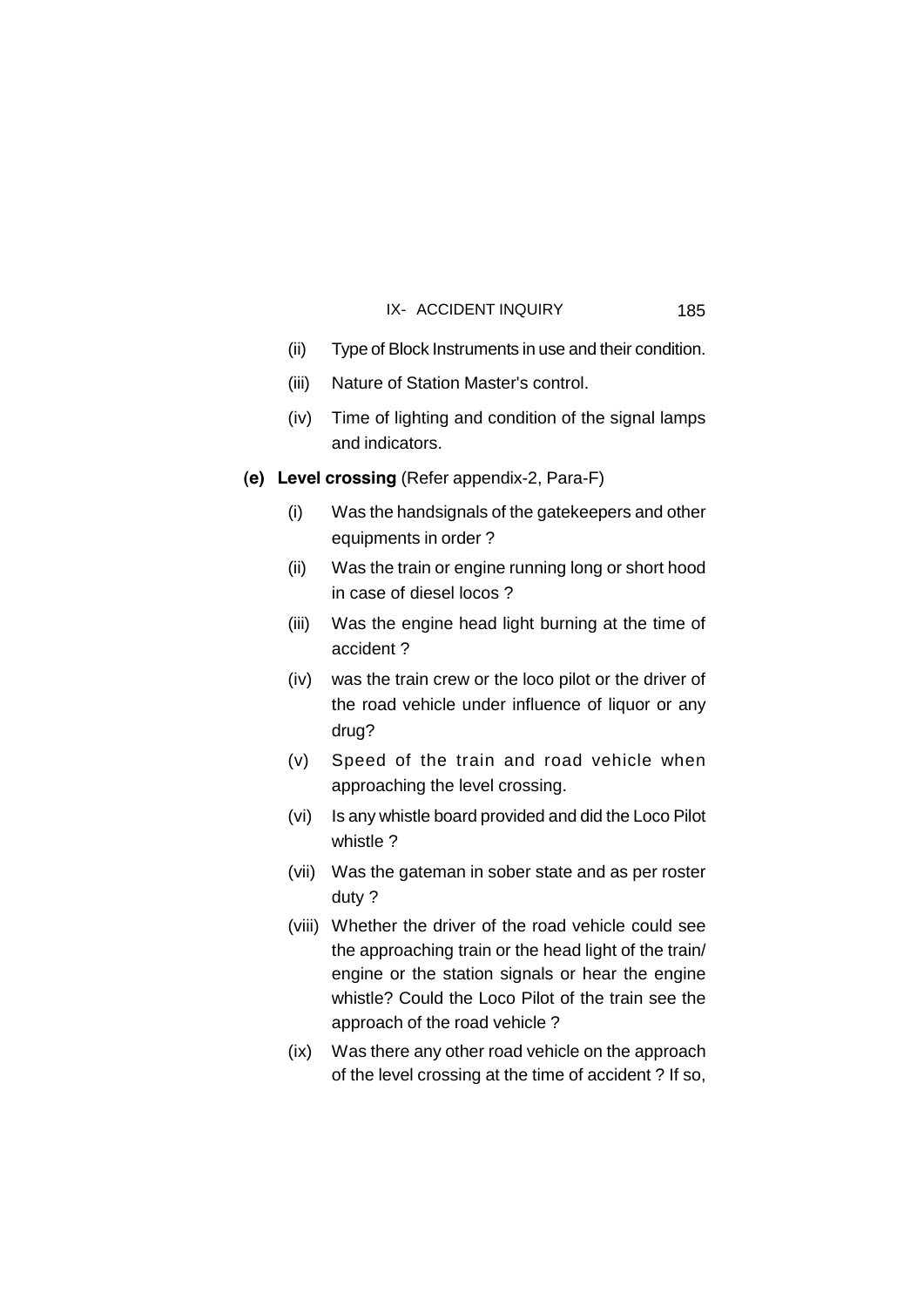did the driver hear any whistle or see the approaching train ?

- (x) Was there any restriction while approaching the level crossing ? If so, was the restriction observed ? Was there any special rules for the level crossing in question ?
- (xi) Was there any other eye witness of the accident, if so, what is his statement ? Direction of movement of the train and the road vehicle.
- (xii) Condition of the surface at the level crossing and approach; distance between the two gate barriers.
- (xiii) What was the census of road traffic from 6 to 18 hours and 18 to 6 hours separately for a period of seven days after the accident ?
- (xiv) What is the average number of trains running on the section daily ?
- (xv) Was there any fencing, if so, its condition?
- **(f) Operating** (Refer appendix-2, para- F and G)
	- (i) System of working
	- (ii) System of obtaining line clear. Was there any interruption ?
	- (iii) System of delivery of line clear to the Loco Pilot.
	- (iv) Whether the train was booked to run through or stop or to cross ?
	- (v) System of working of points, locks and signals. Was there any failure?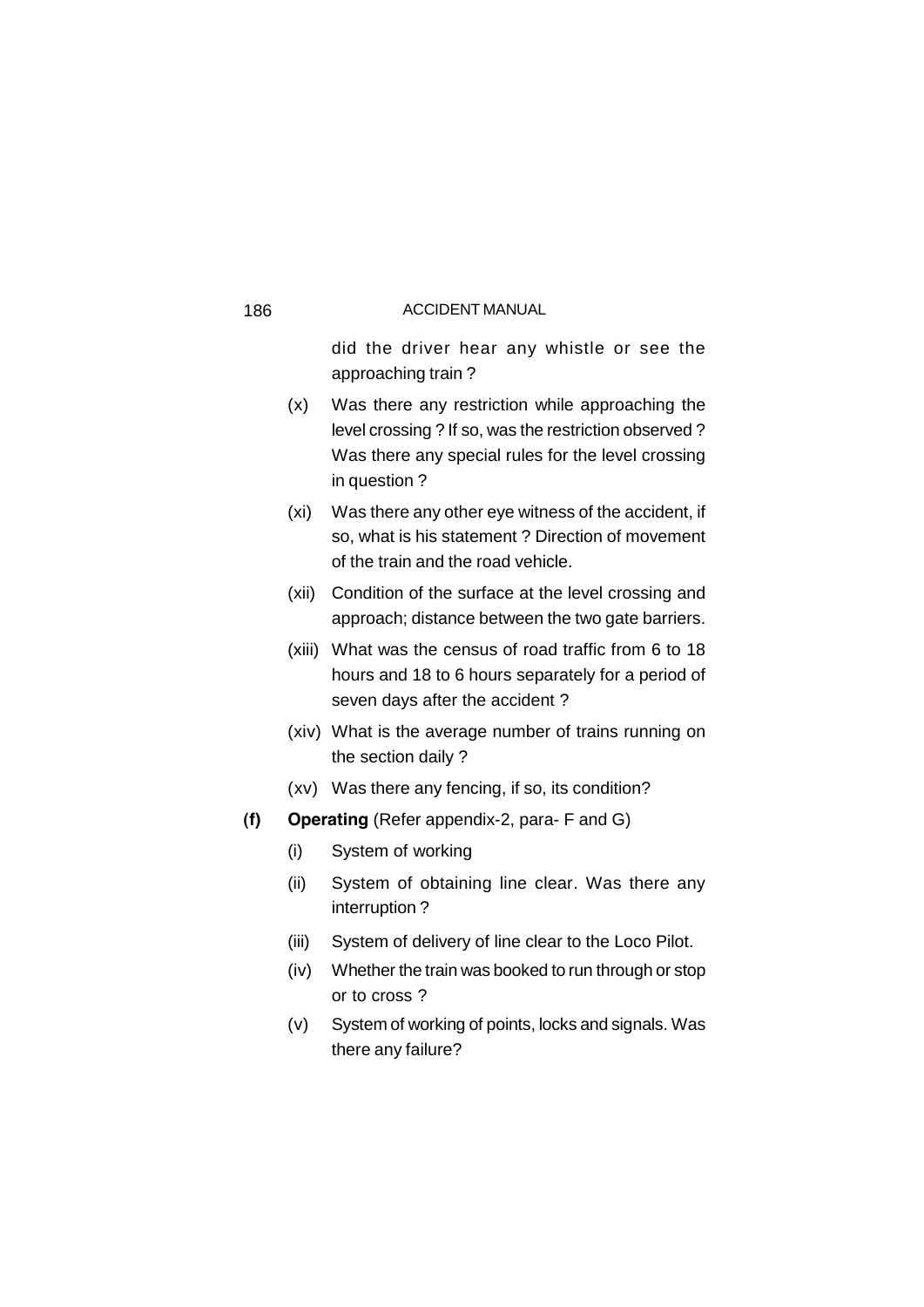# **(g) Personnel** (Refer appendix-2, para- H)

- (i) Whether the staff concerned are acquainted with the relevant rules and other instructions? Whether they are in possession of the prescribed rule books ?
- (ii) Whether the Loco Pilots and guard of the train are acquainted with the road? When they have worked over the section last ? Did they work the same train before ?
- (iii) Hours of work of the staff concerned at the time of accident.
- (iv) Refer para 9.18 also of this manual.

# **9.23. Joint Inquiry Report to Police -**

Copies of accident reports or joint inquiries may be furnished on request to Superintendent of Police or Superintendent of Railway Police or to the officials deputed by them. Analysis of evidence, however, should be treated as a confidential documents. Instructions in this regard are communicated from time to time which should also be followed. However this report can not be produced or sited as a peace of evidence in the court of law.

# **9.24. Punishment to the staff responsible for accident. —**

(a) In addition to the specific stipulation in the Discipline and Appeal Rules, instructions relating to the punishment to staff responsible for accident, their assessment of adequacy and prompt imposition thereof, are issued from time to time. However, the punishment to the staff responsible for accident must be finalised and imposed promptly within scheduled time.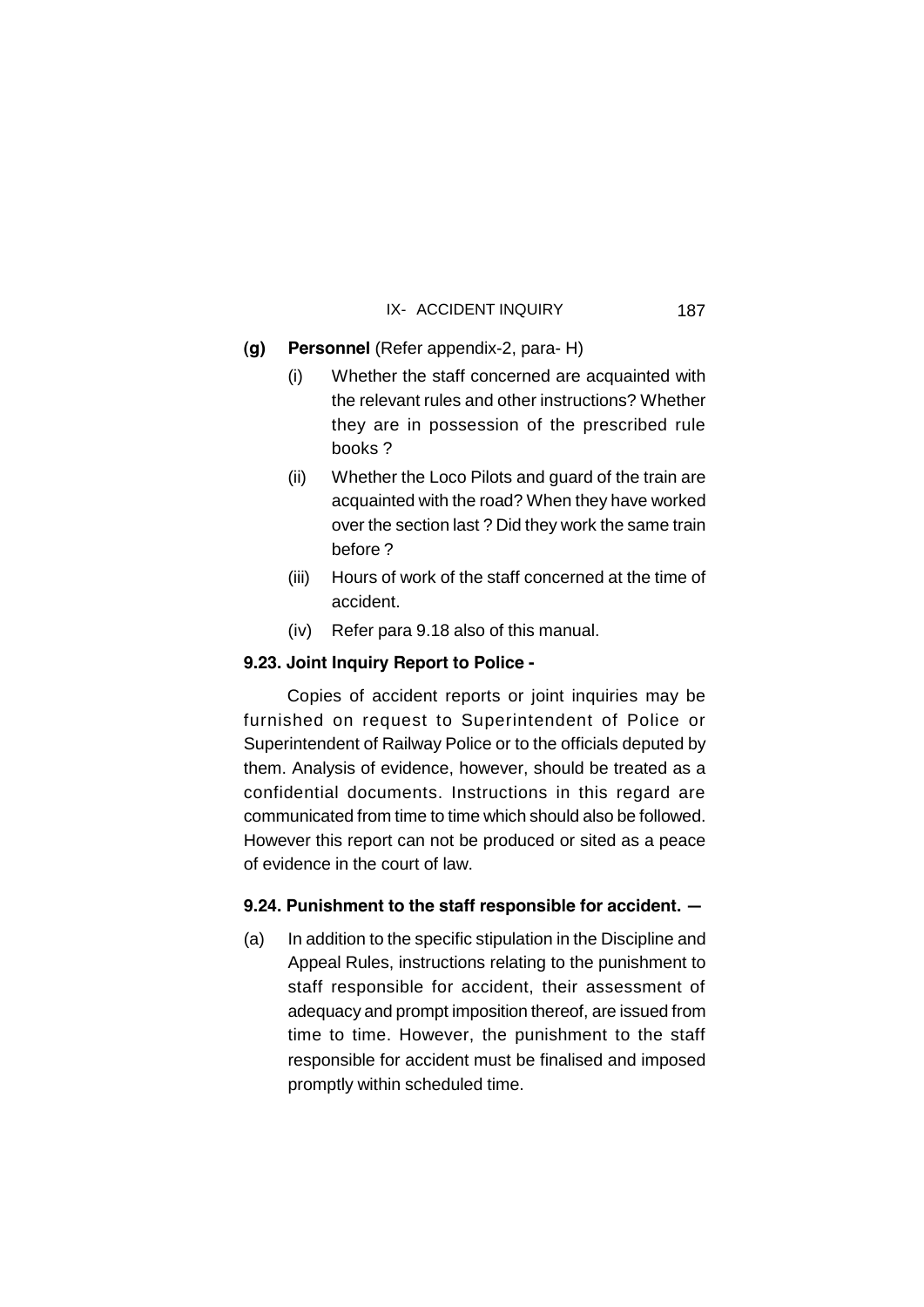- (b) (i) There is no bar against the institution of departmental inquiries in cases under police or judicial investigation and these may be processed so long as the court has not taken cognizance of the offence.
	- (ii) In the event of the court having taken cognizance of an offence it is not necessary invariably to stay departmental proceedings because a criminal case is pending in a court of law on the same charges. Each case can be considered individually on its facts and circumstances to see whether it is really necessary to stay departmental proceedings till the conclusion of the criminal trial.
	- (iii) No firm guidelines can however, be laid down in regard to para (ii) above.
	- (iv) Proceedings may be initiated under DAR against staff responsible for rail accidents and if found guilty, appropriate punishments may be imposed notwithstanding the fact that the matter is pending in any court unless stayed by it.
- (c) No railway servant who is found to be responsible for the occurrence of an accident should be dismissed or allowed to leave the railway until the case is finally decided.

# **9.25. Acceptance of Findings of the Inquiry Committee** —

- 1. General Manager shall be the accepting authority for all cases of SAG level enquiries.
- 2. (a) DRM shall be the accepting authority for the following inquiries subject to the review by CSO:-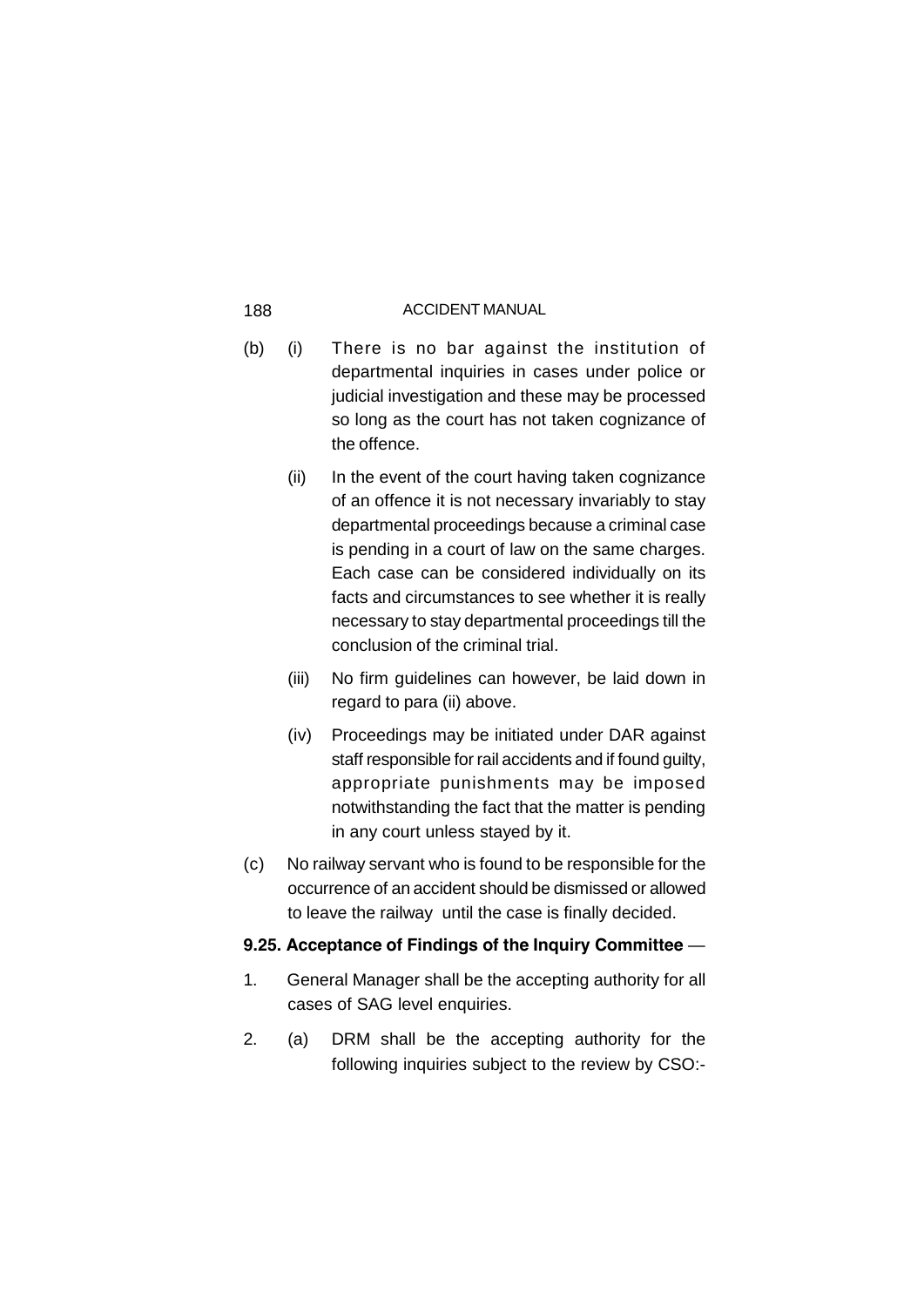- (i) JA grade inquiry committee ordered when the Commissioner of Railway Safety or Chief Commissioner of Railway Safety is not in a position to inquire into a serious accident case.
- (ii) JA grade Officers / Branch Officers' enquiry Committee for all other consequential train accidents except Unmanned Level Crossing accidents and cases of Signal Passing at Danger.
- (b) DRM shall be the acceptig authority for the following inquiries without review by CSO.
	- (i) Senior Scale or Junior Scale officers enquiry for consequential unmanned level crossing accidents and all other train accidents not covered in clause (a) above.
	- (ii) Senior or Junior Scale Officers' enquiry on all cases of indicative accidents.
- 3. Sr. DSO/DSO shall be the accepting authority for Committee of Senior Supervisors enquiry in connection with all yard accidents.
- 4. In case of dissent note, the enquiry report even if accepted by the accepting authority as mentioned para 9.25 shall be put up to next higher authority for his views.
- 5. Enquiry reports after acceptance by DRM shall be put up to GM/AGM for perusal.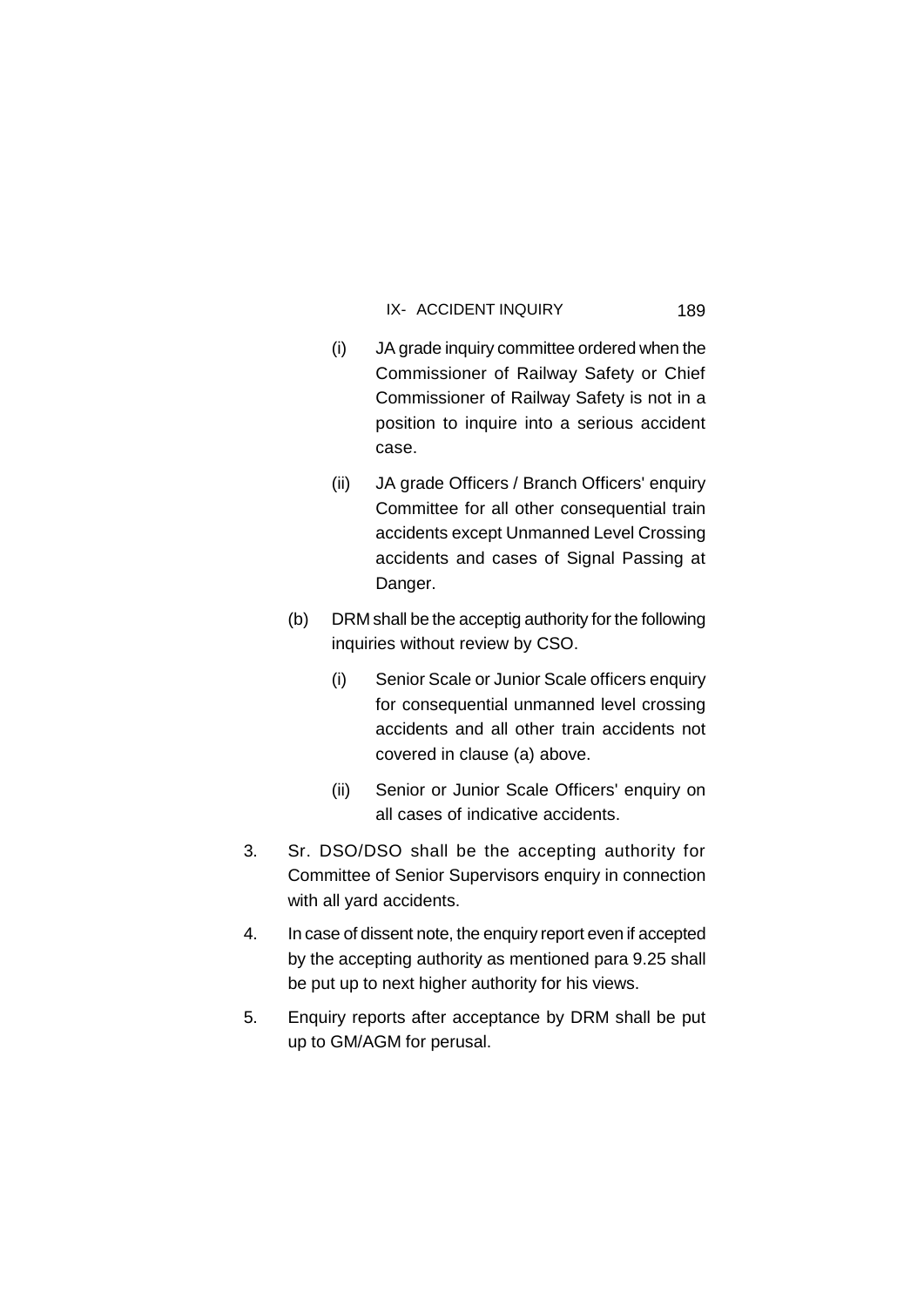### **9.26. Staff of foreign railway held responsible** —

In accident cases wherein the Inquiry Committee determines responsibility on the staff of Foreign Railway, the Inquiry Report should be put up to the AGM directly being the accepting authority. In case of absence of AGM post, SDGM may be nominated as accepting authority. In absence of post of SDGM also, CSO will act as accepting authority. Finalization of Inter-Railway DAR cases arising out of such inquiry reports should be followed up by the principal head of the department of the concerned department of the Railway on which the accident took place. If suitable response is not received from the respondent Railway at General Managers' level, then the case should be referred to Railway Board.

# **III. CRS INQUIRY**

(The Govt. of India, Ministry of Tourism and Civil Aviation's Notification of dt. 17.12.98.)

G.S.R. 257 & 63 - In exercise of the powers conferred by section 122 of the Railways Act, 1989 (24 of 1989), the Central Government hereby makes the following rules, namely :-

- 1. (1) These rules may be called the Statutory Investigation into Railway Accidents Rules, 1998.
	- (2) They shall come into force on the date of their publication in the Official Gazette.

**2. Inquiry into a serious accident by the Commissioner of Railway Safety.**- (1) (a) Where the Commissioner of Railway Safety receives notice under section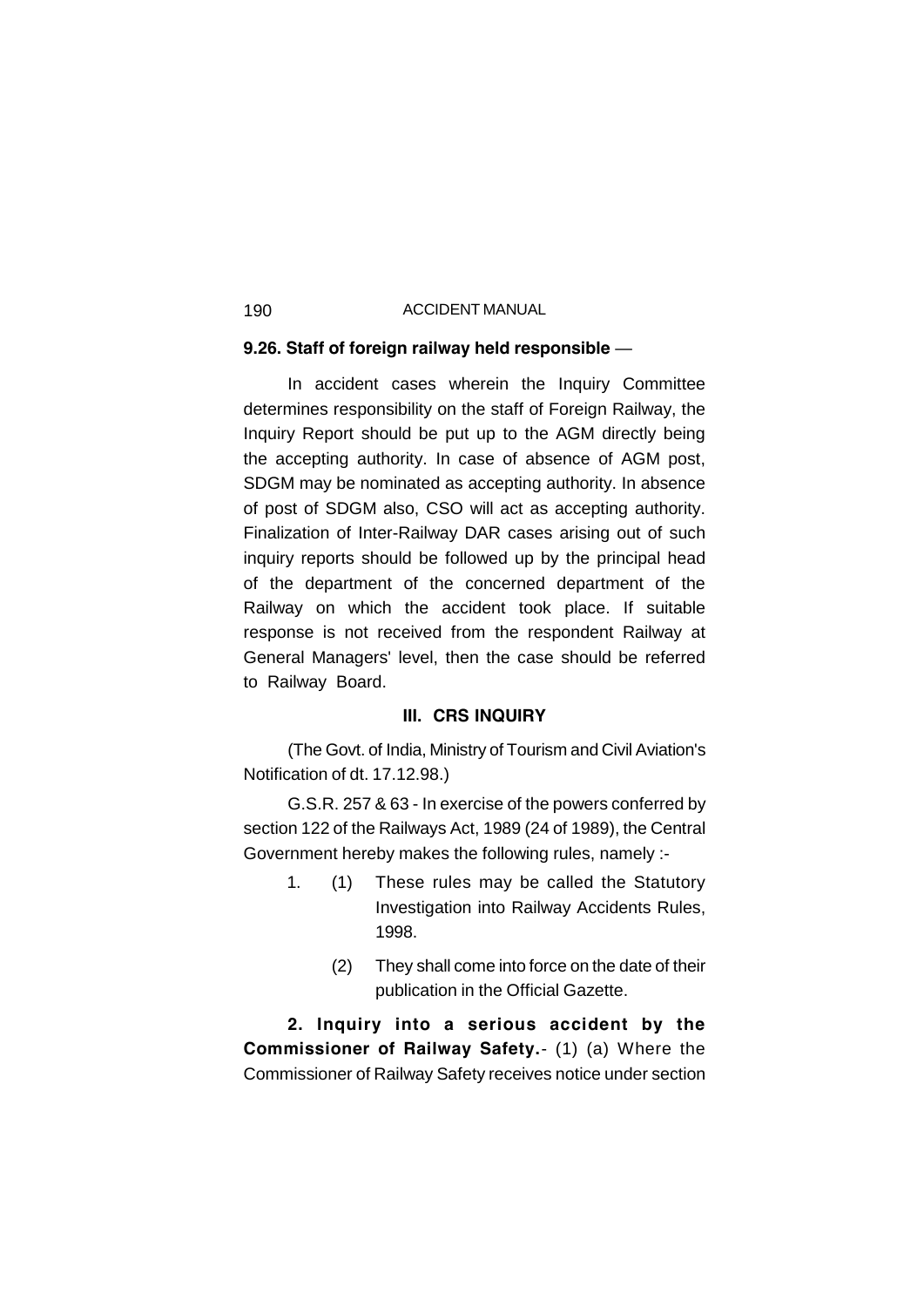113 of the Railways Act, 1989 (24 of 1989) hereafter referred as the Act, of the occurrence of an accident which he considers of a sufficiently serious nature to justify such a course, he shall, as soon as may be, notify the Chief Commissioner of Railway Safety, the Railway Board and the Head of the Railway Administration concerned of his intention to hold an inquiry and shall, at the same time, fix and communicate the date, time and place for the inquiry. He shall also issue or cause to be issued a Press Note in this behalf inviting the public to tender evidence at the inquiry and send information relating to the accident to his office address.

(b) While notify his intention to hold an inquiry as aforesaid, the Commissioner of Railway Safety shall also inform or cause to inform the Chief Secretary of the State, the District Magistrate and the Superintendent of Police of the district concerned.

(2) For the purpose of this rule, every accident to a train carrying passengers which is attended with loss of life of a passenger or passengers in the train or with grievous hurt, as defined in the Indian Penal Code (hereinafter referred to as the grievously hurt) to a passenger or passengers in the train or with serious damage to railway property of a value exceeding Rs. 2 Crores and any other accident which in the opinion of the Chief Commissioner of Railway Safety or the Commissioner of Railway Safety requires the holding of an inquiry be deemed to be an accident of such a serious nature as to require the holding of an inquiry.

These accidents shall be termed as "Serious train accidents".

(3) However, for any accident, the Chief Commissioner may either hold the inquiry himself or direct any Commissioner of Railway Safety to do so.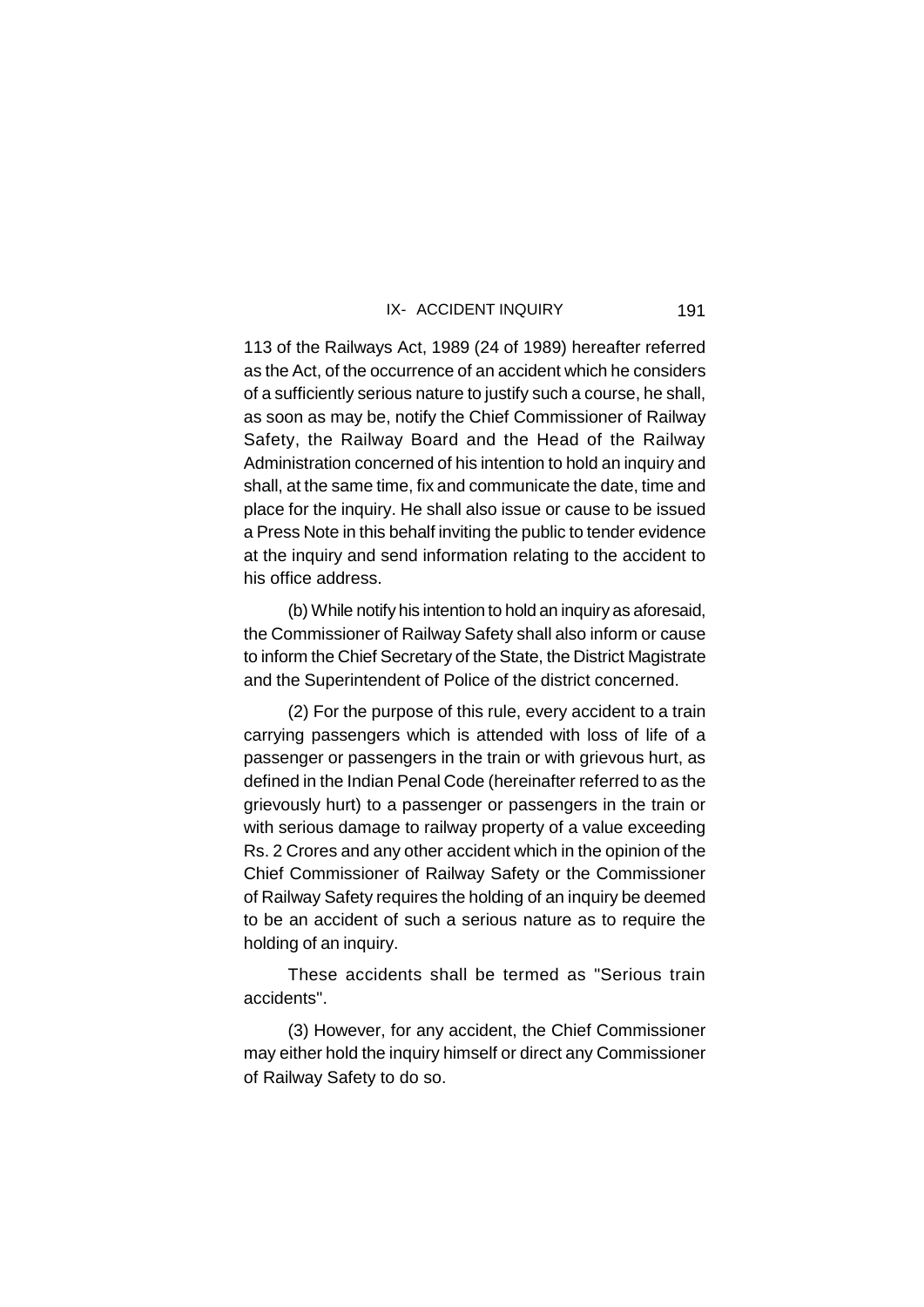**Explanation** - The inquiry under this rule shall be obligatory only in those cases where the passengers, killed or grievously hurt were travelling in the train carrying passengers. If an accident involving a train carrying passengers leads to loss of life or grievous injury to any Railway Servant(s) irrespective of whether he was travelling in that passenger train or not, inquiry under this rule shall be obligatory. However, if a person being a railway servant or holding valid pass or ticket or otherwise travelling outside the Rolling Stock of a passenger train (such as on foot-board or roof or buffers but excluding the inside of vestibules between coaches) is killed or grievously hurt, or is run over at a level crossing or elsewhere on the Railway track, an injury under this rule shall not be obligatory. Similarly, if in a collision between a road vehicle and a passenger train at a level crossing, no passenger in the train is killed or grievously hurt, it shall not obligatory to hold an inquiry. For the purpose of this rule, Workmen's trains or ballast trains or Material trains or Accident Relief trains or Tower wagons or such other trains carrying Workmen or Cattle specials/Military special carrying authorised escorts or similar such trains shall also be treated as passenger trains and in the event of a workman or escort being killed or grievously hurt as a result of an accident to the train, an inquiry under this rule shall be obligatory.

(4) When an accident requiring the holding of an inquiry occurs at a station where the jurisdictions of two or more Commissioners of Railway Safety meet, the duty of complying with this rule shall devolve on the Commissioner of Railway Safety within whose jurisdiction the railway working such station lies. At other such locations where the issue cannot be resolved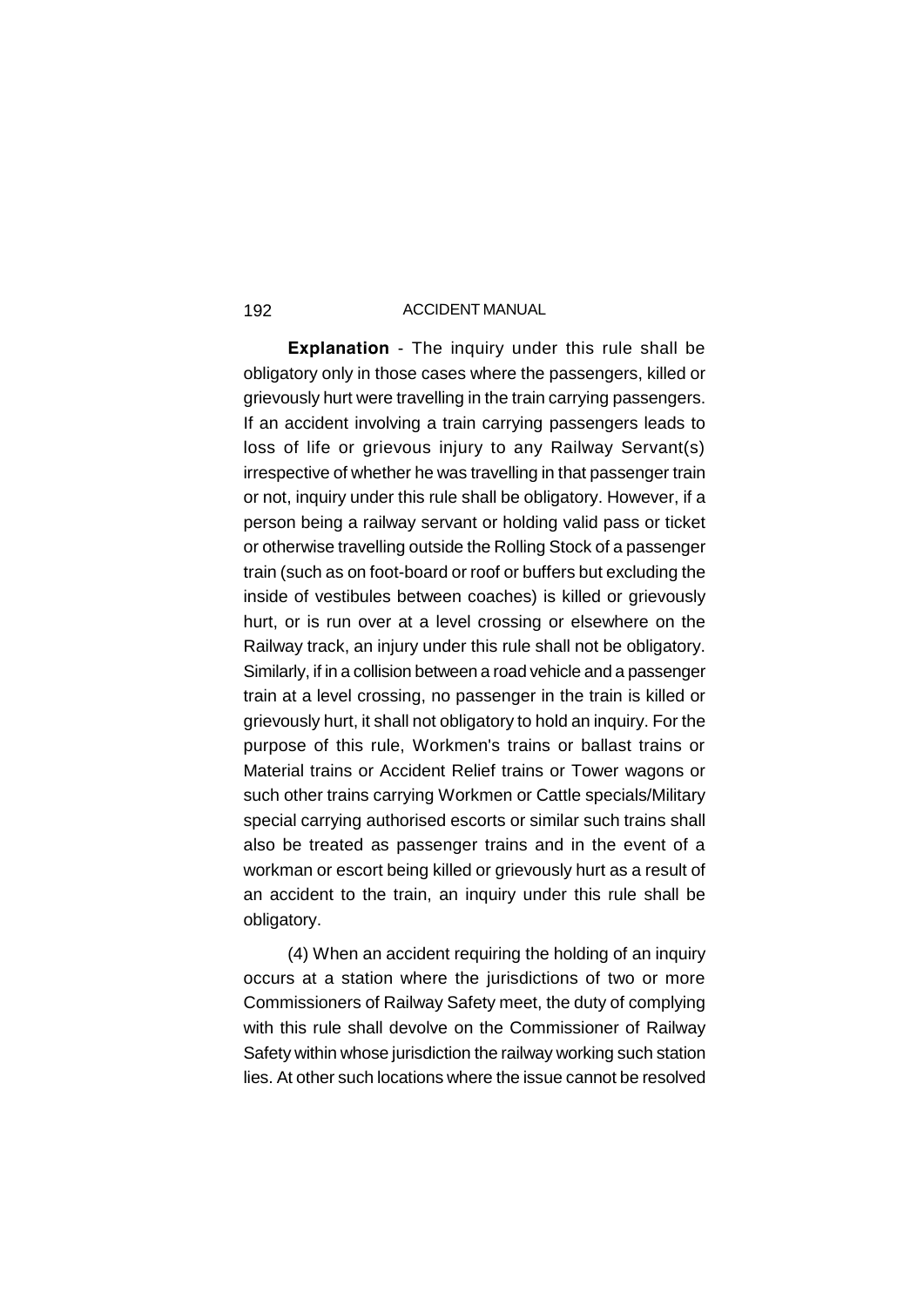then it shall be finalised by the Chief Commissioner of Railway Safety.

(5) (a) If, for any reason, the concerned Commissioner of Railway Safety is unable to hold an inquiry at an early date after the occurrence of such an accident, he shall intimate by the fastest means of communication without any delay to the Chief Commissioner of Railway Safety of the reasons why the inquiry cannot be held by him. The Chief Commissioner may choose to conduct the inquiry himself or direct any other Commissioner to take up the inquiry or decide to let the inquiry be conducted by the Railway Administration. The concerned Commissioner shall thereafter notify the Railway Administration and the Railway Board accordingly.

(b) On receipt of the proceedings of the joint inquiry (Inquiry made by a Committee of railway officers) from the head of the Railway Administration in accordance with rule 15 of Railway (Notices of and Inquiries into Accidents) Rules, 1998, the Commissioner of Railway Safety shall scrutinise the same, and in case he agrees with the findings of the joint inquiry, shall forward a copy of the report to the Chief Commissioner of Railway Safety alongwith his views on the findings and recommendations made. In case the Commissioner feels, he may direct the Railway Administration either to conduct inquiry de-novo or re-examine specific issues and submit revised findings. On the other hand the Commissioner of Railway Safety, after examination of the joint inquiry proceedings, considers that an inquiry should be held by himself, he shall, as soon as possible, notify the Chief Commissioner Railway Safety, the Railway Board, and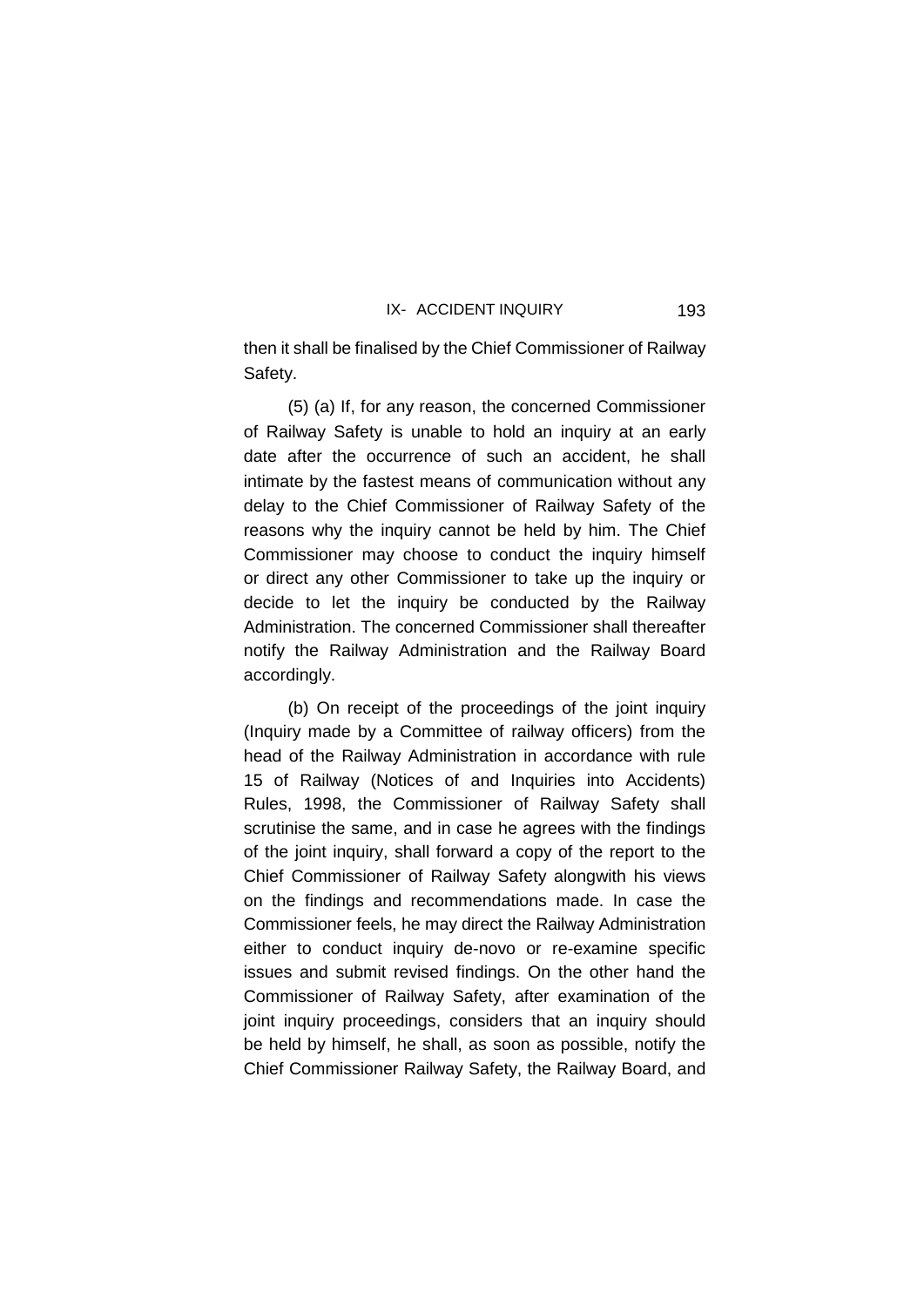the Head of the Railway Administration concerned, of his intention to hold an inquiry and he shall at the same time fix, and communicate the date, time and place for the inquiry.

(6) (a) Where having regard to the nature of the accident, the Central Government has appointed a Commission of Inquiry to inquire into the accident under the Commission of Inquiry Act, 1952 (60 of 1952), or has appointed any other authority to inquire into it and for that purpose has made all or any of the provisions of the said Act applicable to that authority, the Commissioner of Railway Safety to whom notice of the accident has been given shall not hold his inquiry and where he has already commenced his inquiry he shall not proceed further with it and shall hand over the evidence, records or other documents in his possession, relating to the inquiry, to such authority as may be specified by the Central Government in this behalf.

(b) if, as a result of the Police Investigation a regular case is lodged in a Criminal Court by the Police or arising out of the accident, a case is lodged in a Civil Court by interested person(s), the Commissioner shall finalise his Report and circulate the same as per rule 4, as a strictly confidential document.

# **3. Commissioner of Railway Safety to submit a brief preliminary narrative report -**

Where a Commissioner of Railway Safety has held an inquiry in respect of any of the accidents described in sub-rule (2) of rule 2, he shall submit a brief preliminary narrative report to the Chief Commissioner of Railway Safety and the Railway Board simultaneously. In case Chief Commissioner of Railway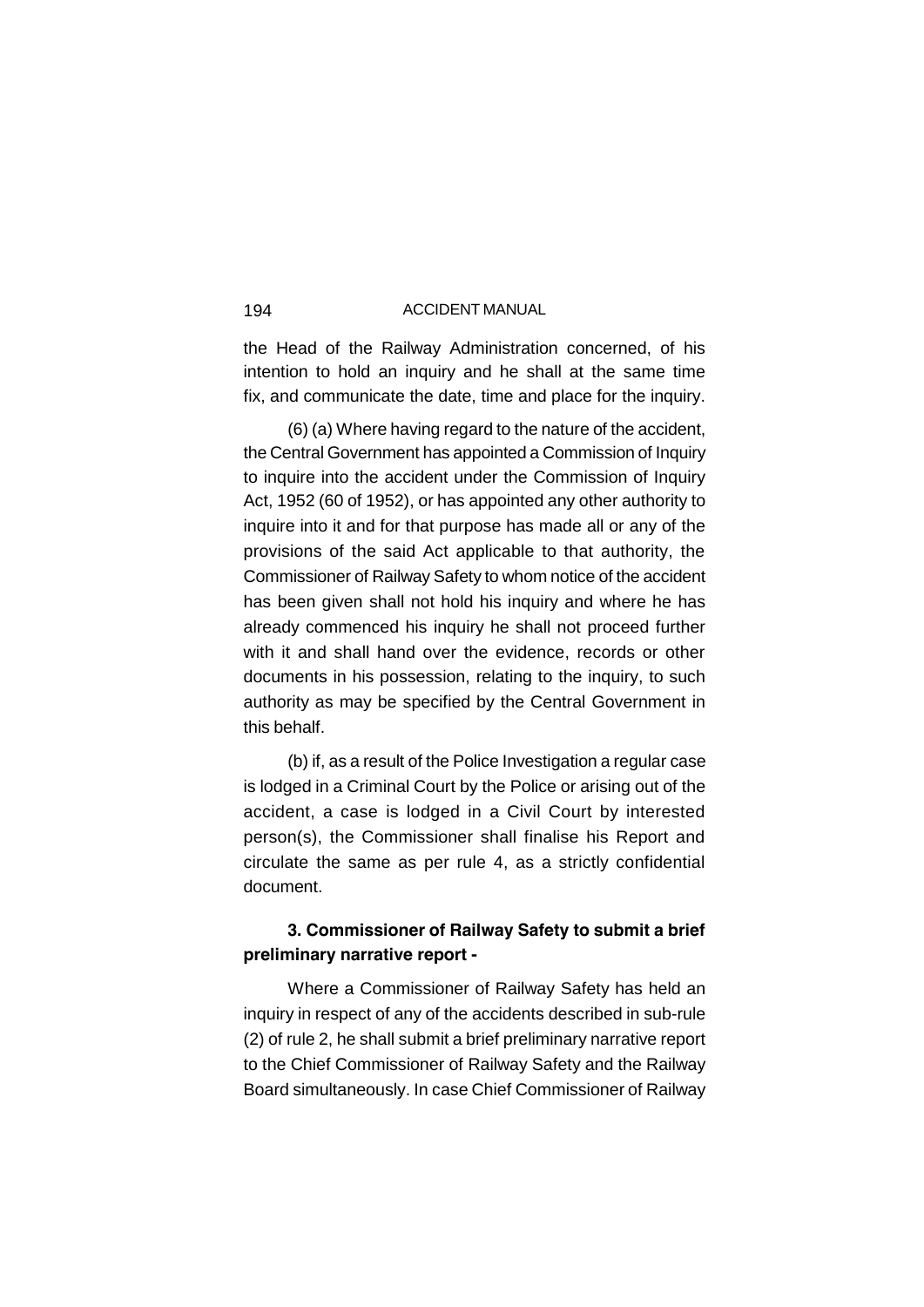Safety has held an inquiry in terms of rules 2(3) and 2(5) he shall submit the brief preliminary narrative Report to the Railway Board. The report shall be factual and shall not contain any reference to persons implicated.

# **4. Commissioner Railway Safety to submit a report -**

(1) Whenever the Commissioner of Railway Safety has made an inquiry under rule 2, he shall submit a confidential report in writing to the Chief Commissioner of Railway Safety and shall forward copies of the report to -

- (i) the Railway Board;
- (ii) the Railway Administration of all the Zonal Railways;
- (iii) in the case of a railway under the control of a State Government or Local Administration to such Government or Administration if the accident has occurred in that Railway;
- (iv) other Commissioner of Railway Safety;
- (v) the Director, Intelligence Bureau, Ministry of Home affairs, Government of India, if the Commissioner of Railway safety find that the accident was caused by sabotage or train wrecking.

(2) In case the inquiry has been held by the Chief Commissioner of Railway Safety he shall forward his Report to the Authorities mentioned in (i) to (v) of sub rule (1) of this Rule.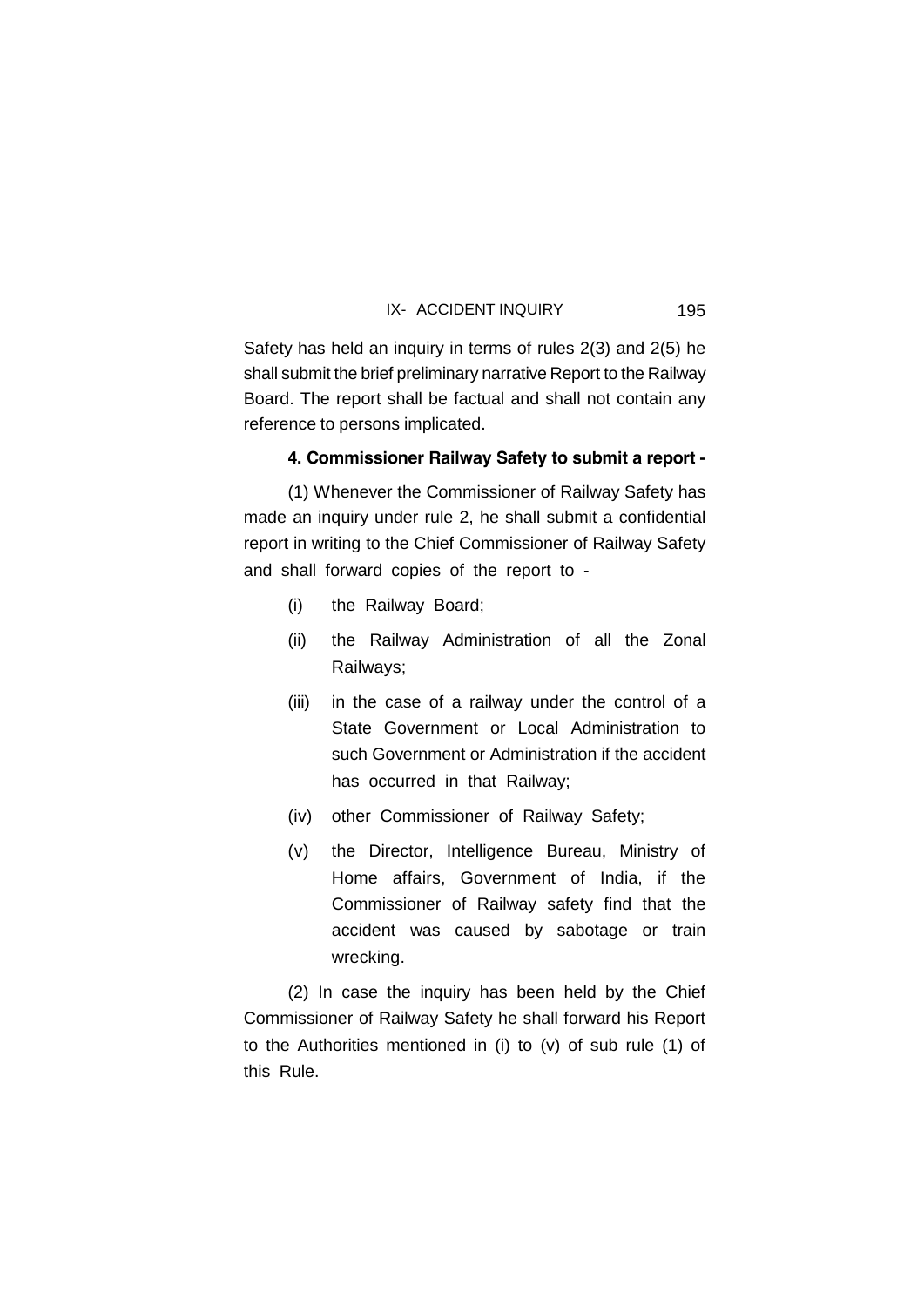**5. Publication of report -** Recommendations in regard to the publication of reports shall be made by the Chief Commissioner of Railway Safety and Railway Board (Ministry of Railways) informed accordingly. In case the Railway Board has reservations on the recommendations of the Chief Commissioner, the matter shall be finally decided by the Central Government (Ministry of Civil Aviation).

**6. District Magistrate or his representative to attend the inquiry conducted by Commissioner of Railway Safety** - Where no Magisterial inquiry is being made under clause (a) or (b) of rule 17 of the Railway (Notices of an Inquiries into Accidents) Rules, 1998, the District Magistrate shall, as far as possible attend the inquiry conducted by the Commissioner of Railway Safety personally or depute some other officer to represent him at the inquiry.

**7. District Superintendent of Police or his representative** - The District Superintendent of Police shall, as far as possible also attend the inquiry conducted by the Commissioner of Railway Safety personally or depute some other officer to represent him at the inquiry.

**8. Commissioner of Railway Safety to assist the Magistrate or the Commission of Inquiry etc. in clarifying technical matters** – The Commissioner of Railway Safety, as far as possible, assist any Magistrate making a judicial inquiry or an inquiry under Rule 17 of Railway (Notices of and Inquiries into Accident) Rules 1998 or a Commission of Inquiry appointed under the Commission of Inquiry Act